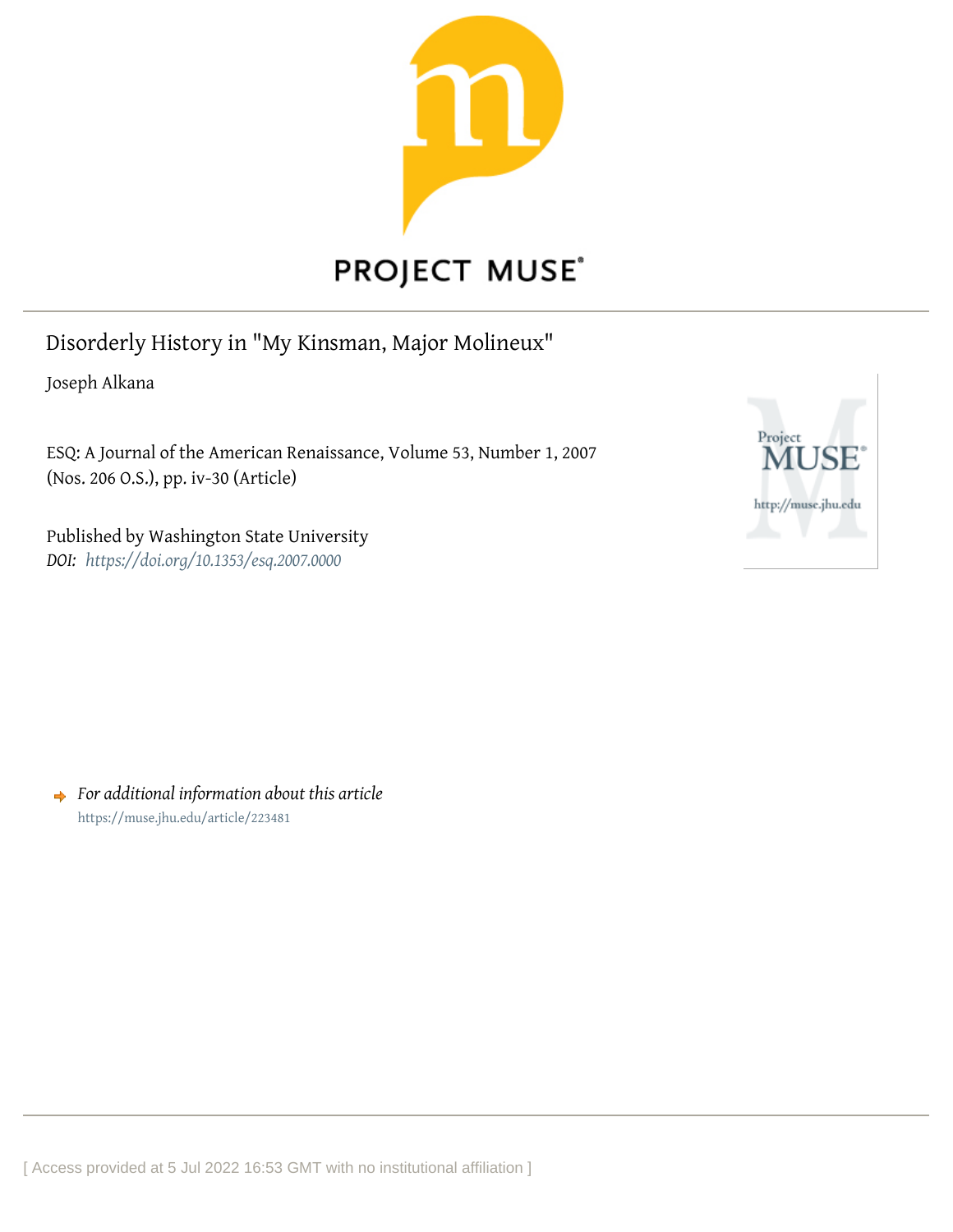

*"The Procession." An engraving by Elkanah Tisdale for*  M'Fingal: A Modern Epic Poem, in Four Cantos, *by John Trumbull (New York: Printed by John Buel, 1795).*  Courtesy of the Library of Congress, Prints and Photographs Division, LC-USZ62-7708.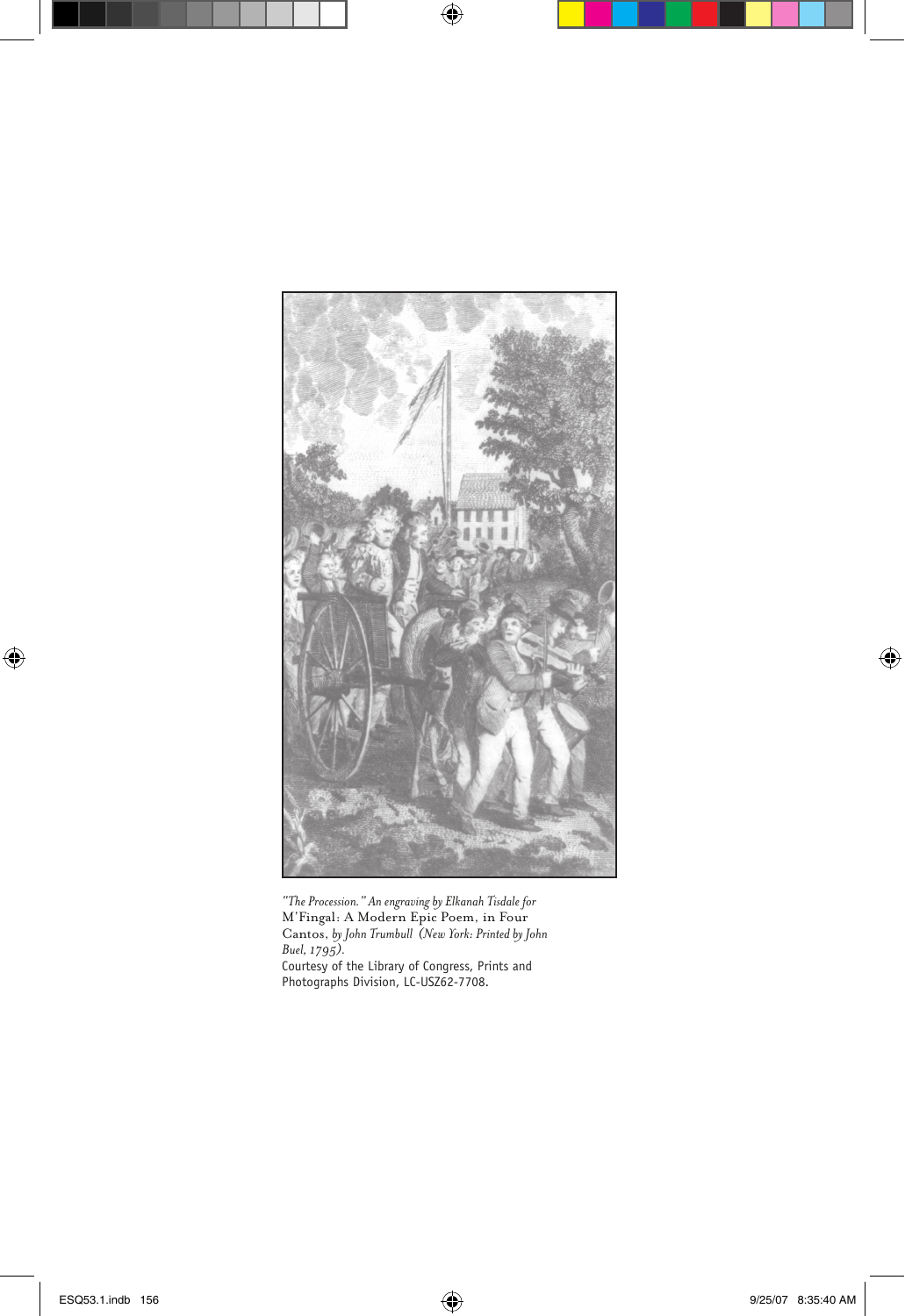# Disorderly History in "My Kinsman, Major Molineux"

joseph alkana

When Henry James reflected in his 1879 study *Hawthorne* on his subject's "earlier and simpler generation," he embellished on the notion of that generation's relative lack of sophistication, citing its "genial optimism, in the light of which it appeared that the great American state was not as other human institutions are."1 The simplicity and "genial optimism" attributed to Hawthorne's contemporaries recall the characters and milieu of *The Europeans*, James's comedy of manners published in 1878 and set during a time early in Hawthorne's career, around 1830. Throughout the extended encounter between the newly arrived, courtly Europeans and their American relatives living outside "the little Puritan metropolis" of Boston, the discomfited Baroness Eugenia cannot understand, much less manipulate, the unrefined Americans.<sup>2</sup> Misinterpretation fuels the plot as James portrays Eugenia's failure to find a wealthy new husband from among Hawthorne's contemporaries, a failure that denotes a more nuanced approach to the period in James's historical fiction than in his subsequent literary essay. Both works imagine the prospect that a certain moral clarity might attend this earlier, less sophisticated era, but only the novel explores the elusive quality of this prospect. The play between the promise of clarity and its fulfillment links James's novel to Hawthorne's early story "My Kinsman, Major Molineux," which similarly features an ambitious protagonist who, also traveling to Boston in the hope that kinship bonds will give rise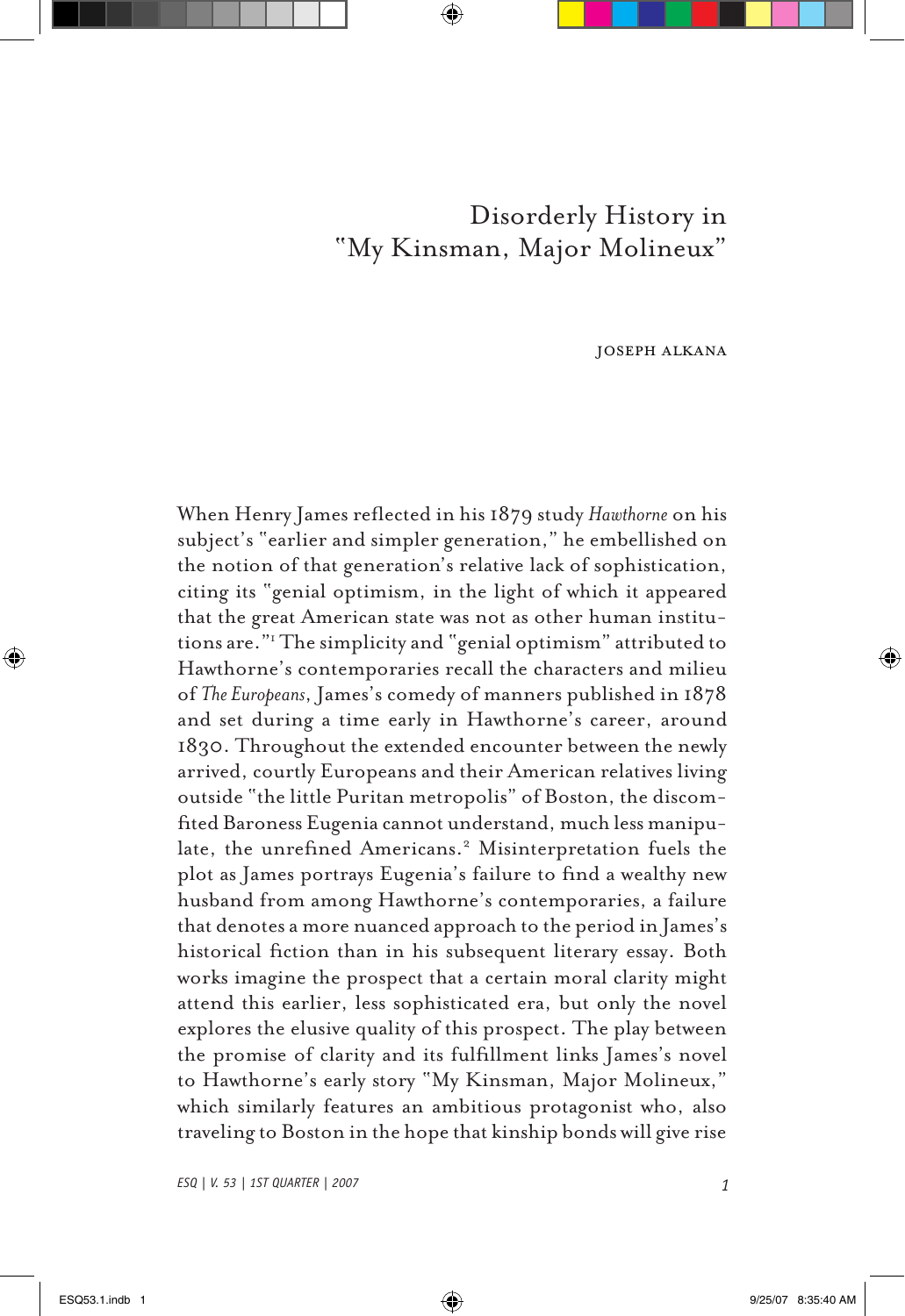to prosperity, encounters situations that directly challenge the simplicity of his provincial background and leave him entirely at a loss. The frustrated expectation that the world will be simple leads in "My Kinsman, Major Molineux" to something beyond the comic misunderstandings of *The Europeans*, however, and the tale discloses in place of "genial optimism" a profound anxiety about the fundamental conditions of order in "the great American state."

The importance of anxiety in "My Kinsman, Major Molineux" must not be underestimated despite the way the narrative contains the threat of social upheaval within a historically remote setting. The protagonist, the naïve young Robin, eager to find the renowned kinsman with whom he believes his prospects rest, pursues his goal through a series of increasingly disorienting confrontations related in Hawthorne's proverbially ambiguous style. This ambiguity runs counter to the expectations created by the story's opening paragraph, with its laudatory survey of anticolonial activism in eighteenth-century Massachusetts that implies the reader already knows about the historical conflict and its eventual outcome. Yet the foreboding end to the first paragraph, which characterizes the forthcoming account as that of a "temporary inflammation of the popular mind," advises that the backward glance over a presumably simpler time will not fulfill nostalgic desire.3 Hawthorne's mode of frustrating nostalgic expectation, in this case with a fantastic representation of political discord, has generated among critics varied assessments of his historical fictions. These critical assessments often reflect on moral agency within conditions of historical exigency, the inevitability of cultural reinscription despite rhetoric of resistance, or some mediation between the two.4 In the case of "My Kinsman, Major Molineux," ideological complexity and questions concerning moral agency should not divert attention from the story's affective component, for anxiety is a crucial indicator of conflict during Hawthorne's own time. The narrative obscurity that effectively amplifies Robin's own anxious desire to find his kinsman may also be understood in terms of a less immediately apparent situation: the fear of mob rule and social disorder. Fear of the mob featured prominently in the observations of Hawthorne's contemporaries, and, in the form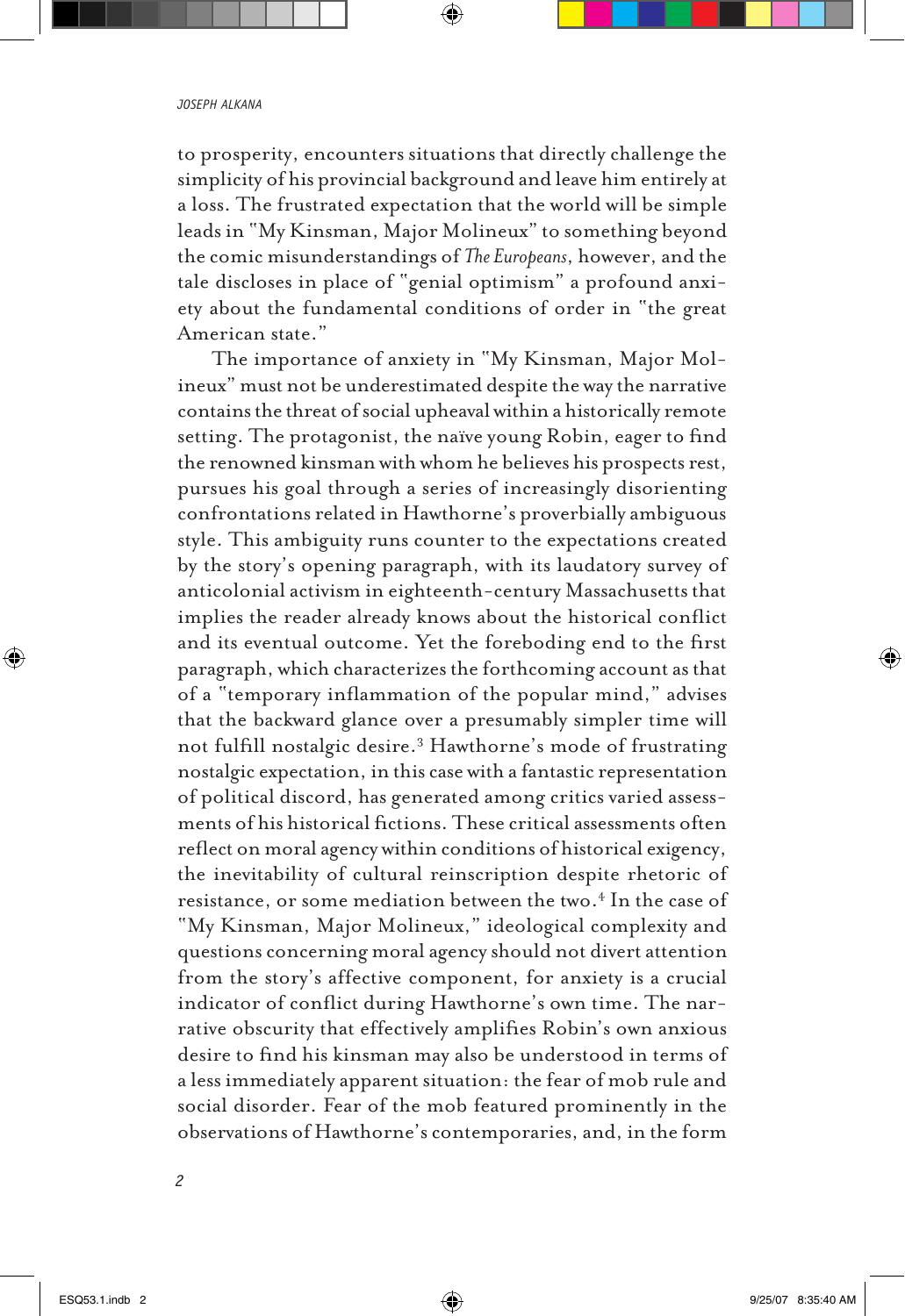of a "temporary inflammation of the popular mind," it shapes Robin's strange, dreamlike experiences.5 The conclusion of the story, in which the abstract "temporary inflammation" materializes as mob action, presents Robin as both witness and participant in the crowd's humiliation of Major Molineux. While James characterized Hawthorne's era as genially optimistic, the relationship between the concluding attack on authority in the story and the initial arrival in town of an uprooted farm boy indicates an undercurrent of malaise. Moreover, Hawthorne's representation of events, notably Robin's uncertain interpretations of social codes and the concomitant threats of violence, offers a point from which to regard the culture of Hawthorne's own time.

Although mob action is associated in the story's opening paragraph with anticolonial agitation, fear of the mob would have resonated with readers of the 1832 edition of the *Token*, in which "My Kinsman, Major Molineux" was first published.6 Fear of the mob was characteristic of the antebellum era: when Hawthorne would lament in an 1855 letter to his publisher that "America is now wholly given over to a d——d mob of scribbling women" (*CE,* 17:304), his best-known use of the word recasts in a literary context pervasive anxieties about mob rule. Thus in 1838 Abraham Lincoln argued in his "Address to the Young Men's Lyceum of Springfield, Illinois" that the greatest threats to "the perpetuation of our political institutions" were "the increasing disregard for law which pervade[d] the country; the growing disposition to substitute the wild and furious passions, in lieu of the sober judgement of Courts; and the worse than savage mobs, for the executive ministers of justice."<sup>7</sup> When Lincoln issued this warning anti-abolitionist violence was intensifying, but even decades earlier Thomas Jefferson had voiced a related fear: "The mobs of great cities add just so much to the support of pure government, as sores do to the strength of the human body."8 Jefferson's apprehensiveness about cities along with the fears later evinced by Lincoln about the tenuousness of republican government in the face of "mobocratic spirit" were likewise articulated by Alexis de Tocqueville, who, after his American travels of 1831–32, remarked in response to recent "serious riots in Philadelphia and New York" and elsewhere,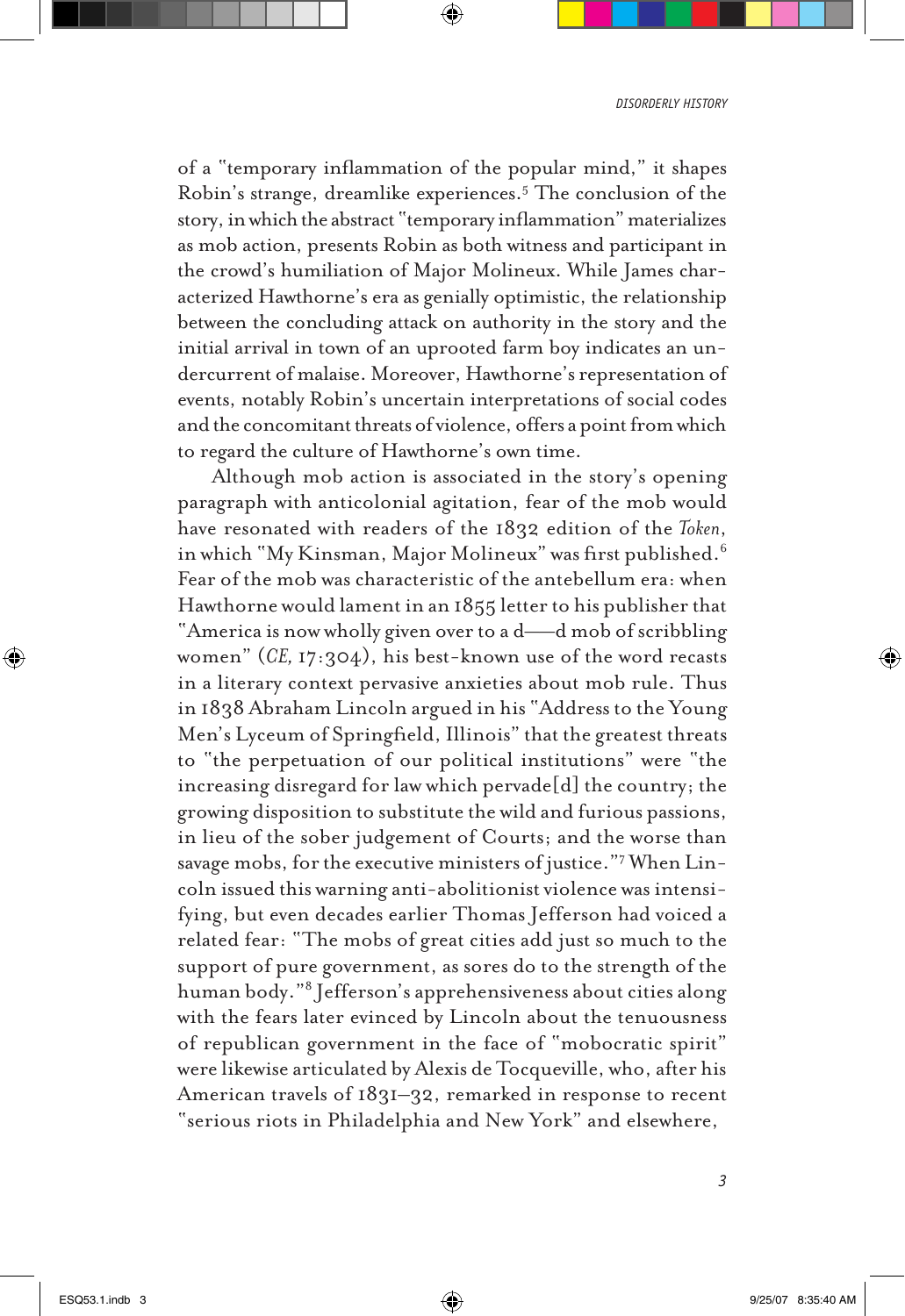I . . . look upon the size of certain American cities, and even more the composition of their population, as a veritable danger that threatens the future of the democratic republics of the New World, and I do not hesitate to predict that this is how they will perish, unless their governments succeed in creating an armed force obedient to the will of the national majority yet independent of the urban populace and capable of putting down its excesses.9

Tocqueville's dread of the urban population and its "excesses" might appear to have been shaped by reactions to the French Revolution, but contemporary readers would have been aware of increasingly frequent episodes of mob action early in the nineteenth century. These episodes were not as violent as many later events, most notoriously the 1863 New York draft riot, and to a degree they featured some continuity with earlier political uses of crowds, as in attacks on pro-British newspapers in Baltimore during the War of 1812 that mirrored similar events during the era of the American Revolution. Yet there was a crucial difference that Tocqueville and others discerned about the nineteenth-century mob: it posed a distinctive threat to civic order because it no longer exhibited the cross section of society—evident in the climactic scene of "My Kinsman, Major Molineux"—that had been characteristic of the eighteenthcentury street crowd.

In his studies of mobs, riots, and early industrial-era working-class culture, Paul Gilje has identified crucial changes in early nineteenth-century mob actions. No longer was the eighteenth-century "ideal of community unity" evident during such actions; rather, "the tensions and strains of communities being torn asunder by divisions and enmities" were revealed as rioters became increasingly violent in their attacks on people and property.<sup>10</sup> While ethnic and racial divisions would be most prominent in riots during the decades immediately preceding the Civil War, the typically lower-class nineteenth-century mob made manifest a rise in class conflict throughout the industrializing Northeast. In New York City, for example, at least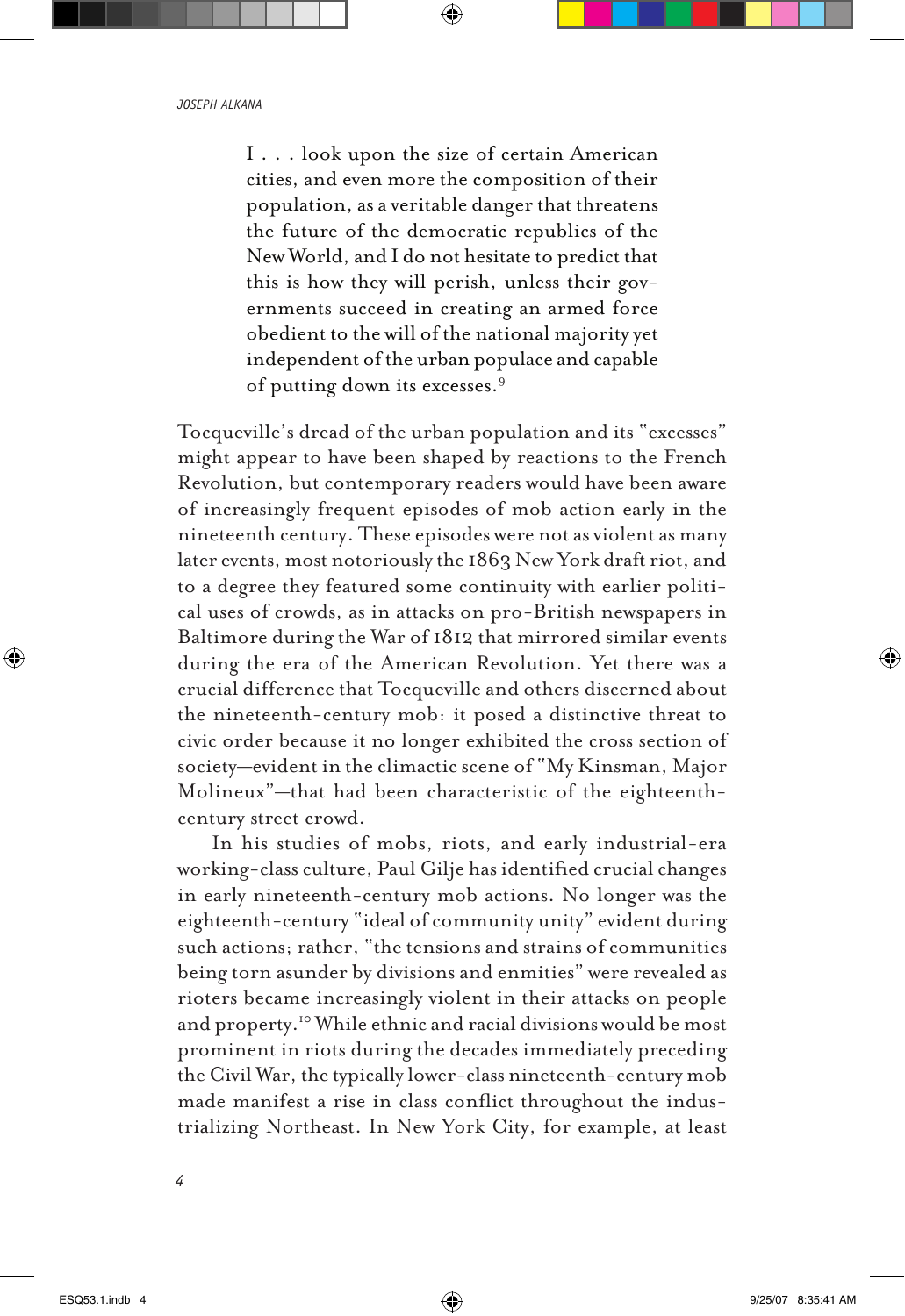*disorderly history*

thirty strikes were conducted during the first three decades of the nineteenth century; by contrast, there had been only three or four before 1800.<sup>11</sup> In the town of Pawtucket, opposition to textile mills and mill owners during the 1820s included strikes, arson, and "the erection of a town clock to counter the owners' monopoly of public time."12 An increase in working-class militancy in Philadelphia is made evident by the fact that whereas from 1800 to 1819 there had been only six strikes, during 1821 alone there were ten.<sup>13</sup> A spontaneous eruption of class resentment among tens of thousands of spectators during an 1819 Philadelphia balloon ascension further illustrates the matter. Responding to a rumor that a guard had killed a boy trying to climb a fence around a tented area where wealthy spectators were gathered, the crowd broke down the fence, shredded the balloon, ransacked the area, and set fire to the tent.<sup>14</sup> Although not as spontaneous as the Philadelphia event, New Year's Eve processions in New York during the 1820s likewise gave expression to class conflict in a manner less organized than labor strikes. Participants in these "Callithumpian" processions, mostly apprentices and laborers, marched through the streets, according to a contemporary account, making noise "with drums, tin kettles, rattles, horns, whistles, and a variety of other instruments of deafening and discordant tone."15 By 1827, these annual gatherings had become so unruly that a group of revelers "'enacted in front of Mr. Mayor [Philip] Hone's' house a scene of disgraceful rage," and in 1828 the Callithumpians smashed windows of houses belonging to the wealthy, vandalized an African American church, and faced down a police force that felt itself too weak to break up the gathering.<sup>16</sup> Additionally, the disorder associated with President Jackson's 1829 inauguration further illustrates the emergence of unprecedented class differences. These class differences had not been so prominent in the traditional workshops, in which the social distinctions between artisan masters and their subordinates would seem, in retrospect, relatively modest.

The increase in urban class tensions dovetailed with major transformations in northeastern rural life, and a number of associated societal changes are evoked in the coming to town of the shabbily dressed young farm boy Robin: the decline of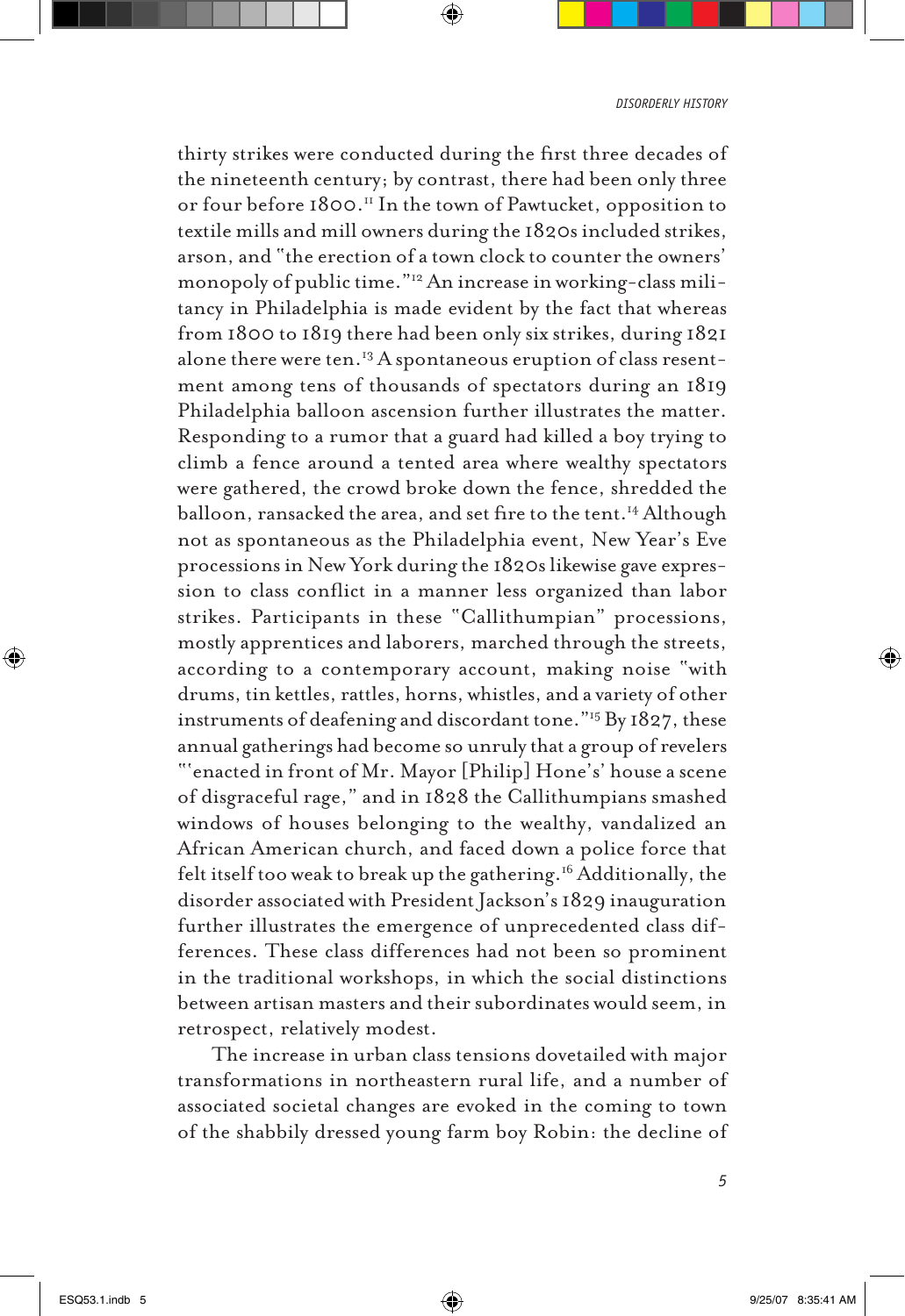the family farm, the concomitant migration from the farms to industrializing areas, and the expanding presence of poor and rootless young men in the cities. Although antebellum New England industrialization was still in its early phases when "My Kinsman, Major Molineux" appeared, the rural system of family farms had been breaking down for decades. As early as the 1790s, population growth could no longer be supported by New England farms, and the steady growth of manufacturing challenged the household industries that earlier had helped sustain rural families. Within rural families, traditional patriarchal authority declined as the economics of farm life became progressively more unstable. Alongside the development of separate gender spheres, a distinct yet related attitude of self-sufficiency evolved among children growing to adulthood who, beginning their own families, understood they could no longer rely on parental economic assistance as their forbears had. Rural children as a consequence increasingly acted on the belief that independence from families was both right and inevitable. A sense of autonomy paralleling the urban youth culture that produced the Callithumpians in New York, augmented by poverty and weakened familial bonds, led to increased migration. While one normally associates immigration from western Europe with antebellum industrialization, during this period many workers, especially from rural New England, migrated toward urban manufacturing centers; accordingly, the Lowell mills, following the start of operations in 1823, initially employed young women from the region. The population migration accompanying these economic and attitudinal changes led one historian to remark that "the early nineteenth-century northern hinterland fairly hummed with Yankees passing across the landscape."<sup>17</sup>

The urban and rural societal changes brought on by industrialization were manifold, but what is particularly relevant to "My Kinsman, Major Molineux" is the way anxiety about social disorder accompanied population migration, altered rural family dynamics, and increased class tensions. In comparison with these complex changes, the incipient revolt against colonial rule described at the start of the story seems both reasonable and imbued with a nostalgic sense of innocence.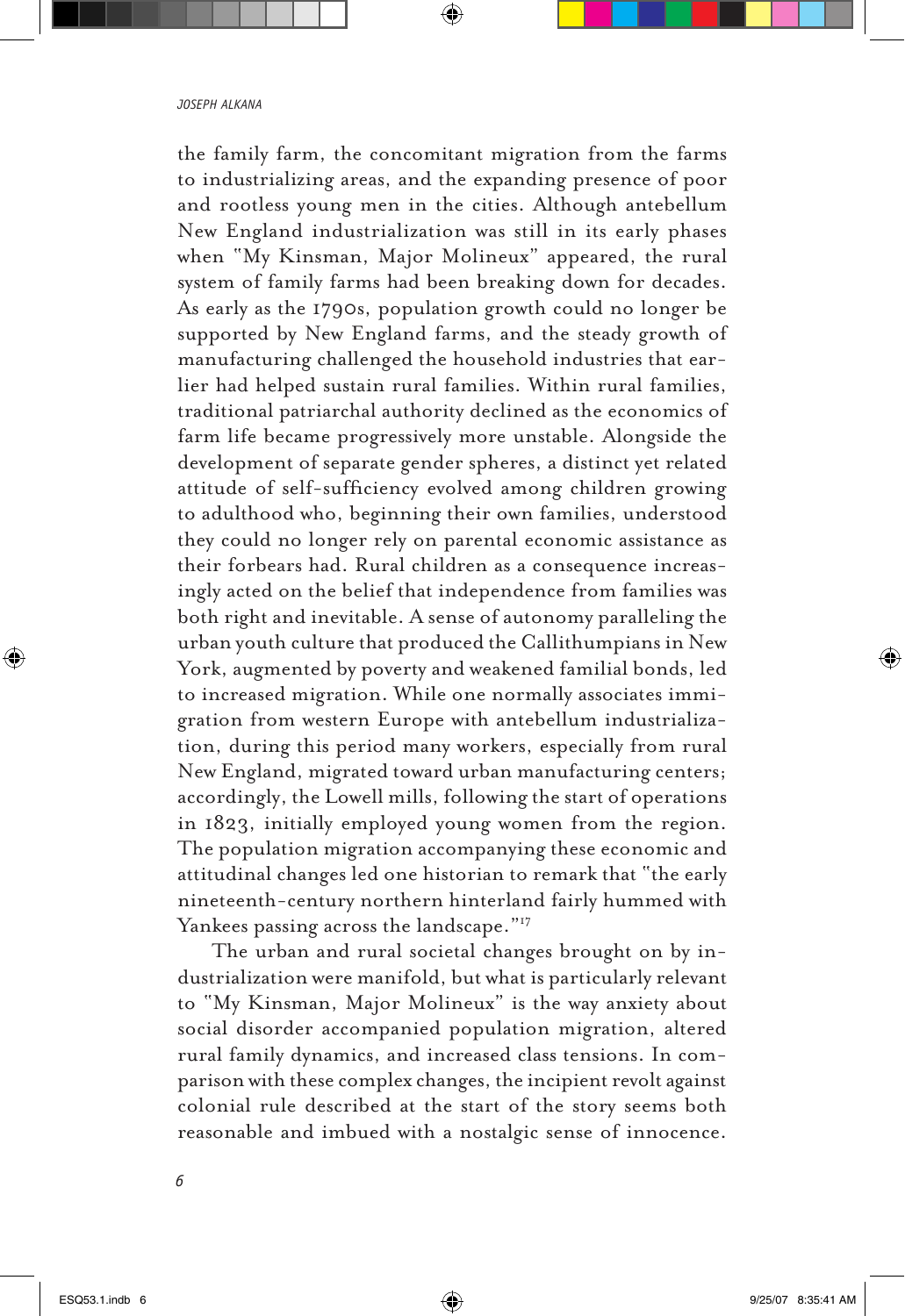*disorderly history*

But the concluding, revelatory encounter between Robin and the mob, which in light of early nineteenth-century society emerges as more than simply a plot contrivance, complicates matters while highlighting an important cultural problem of Hawthorne's own time. The arrival in manufacturing towns and cities of a newly autonomous young man like Robin reflects the conventional fear that a poor, urban population would not feel bound by traditions of social order. Thus the mob at the end of "My Kinsman, Major Molineux" offers as its emblem its primary witness: the naïve and innocent young Robin, who may best be understood not merely as a befuddled observer or an incidental participant but as a cause of the discord and the riotous mob action with which the tale culminates.

Robin's disclosures late in the story about his origins and motivation provide background necessary for an understanding of how he serves in the double role of witness and figure for the mob. When he stops to rest near the church, having endured frustration in his search for Molineux as well as confusion following his arrival in town, Robin's fantasy of home and subsequent remarks to the kindly stranger explain how he may be perceived as a representative of the newly dispossessed. During the conversation, Robin divulges his rural origins, his connection to Major Molineux, and how his "elder brother was destined to succeed to the farm, which his father had cultivated, in the interval of sacred duties" (*CE,* 11:224). With the elder brother named as sole inheritor of the farm, the narrative continues, "it was therefore determined that Robin should profit by his kinsman's generous intentions" (*CE,* 11: 224–25). Robin's arrival in town is explained with phrasing—"it was therefore determined"— that suggests a force related to the "sacred" at work. The background story and the explanation that the older brother "was destined" to inherit the farm succinctly elucidates Robin's arrival. But this plain description of his situation, like so many other episodes in the story, dispenses complex information in a parsimonious and ultimately deceptive manner. The "destined" inheritance of the elder brother evokes the presence of an established custom of primogeniture and entail where, in fact, no such tradition existed. The story itself casts doubt on this, for Robin arrives in Boston after a five-day trek,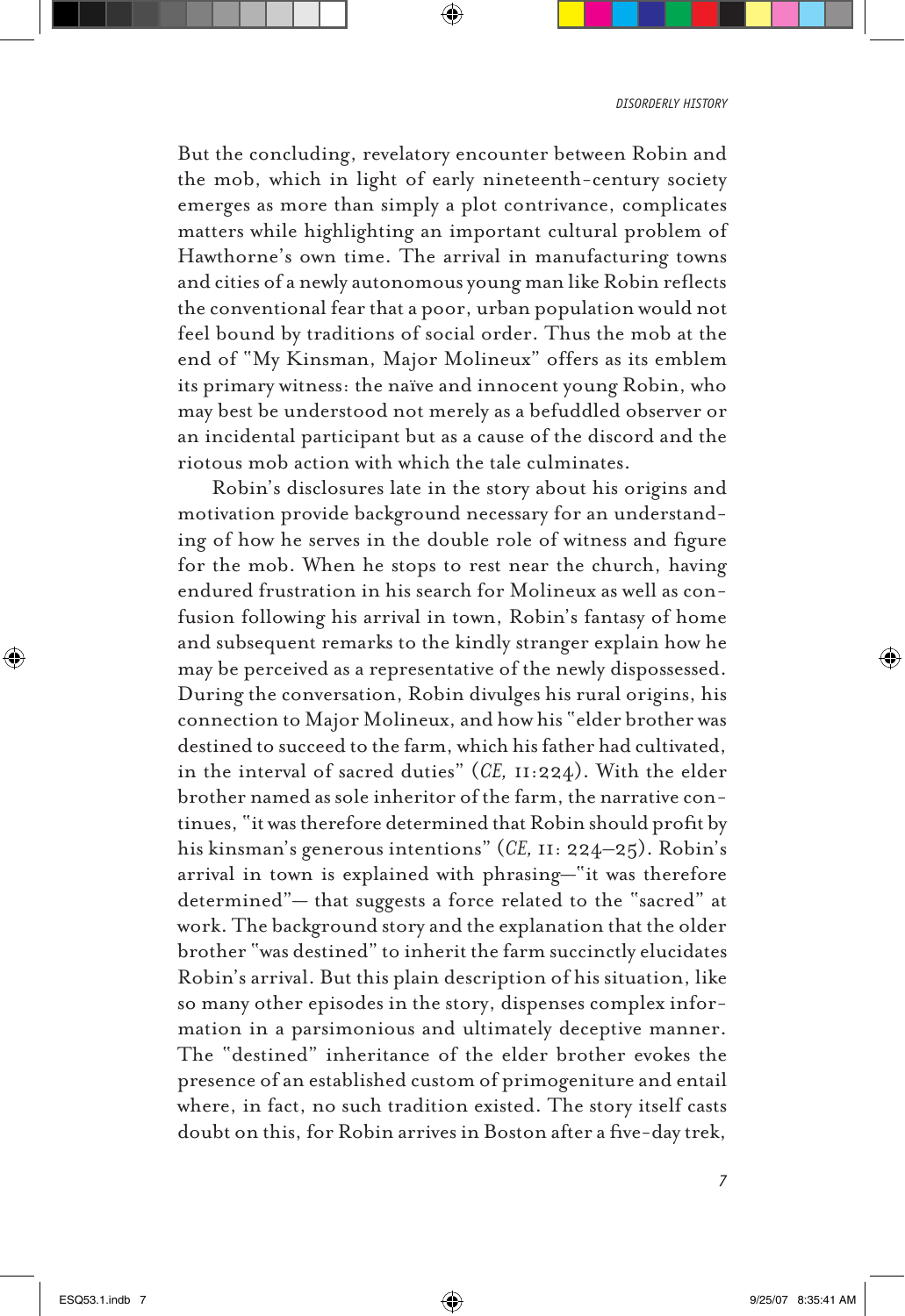and one might assume that at such a distance from a primary colonial port arable land would not have been so scarce as to demand the practice of primogeniture and entail. Nevertheless, Hawthorne relies on this practice to set the story in motion. Despite the implausibility of the plot device, it nevertheless bears a relationship to both the antimonarchical thrust of the story and the economics of contemporary New England.

Records show that the New England colonies readily discarded primogeniture and entail, inheritance practices developed in medieval England. The problematic status of a younger brother like Robin was addressed by seventeenth-century Massachusetts legislators, who diminished primogeniture in order to promote the availability of a minimal subsistence income for younger male siblings. Any legal or practical remnant of the custom possibly remaining by the time of Hawthorne's childhood was entirely extirpated on the grounds it might inhibit business: in 1811 the high court of Massachusetts in conjunction with the state legislature ruled against entail to encourage the cultivation and development of lands.18 The rejection of entail was common to northern states, as suggested by an episode in Catherine Maria Sedgwick's *Clarence: or, A Tale of Our Own Times* (1830). Here an English traveler in upstate New York reflects on "the happy effects of our law of entail" because "it fosters genius by preserving in families the chef d'oeuvres of the arts."19 The English traveler, an ideological foil in this nationalistic novel, stridently regrets "that your legislators have deemed this law of primogeniture incompatible with your republican institutions": "It is an unfortunate mistake, which will for ever retard your advance in the sciences, arts, and manners."20 While these sentiments were antithetical to prevalent contemporary belief, the critique accurately sets forth the common association between opposition to restrictive inheritance laws based on archaic and aristocratic British practices, the desire for economic growth, and faith in republican institutions. Thus while Robin's explanation of his need to leave the family farm may be historically incongruous, it reflects early nineteenth-century support for the conditions of economic development while simultaneously suggesting a continuity between such support and the republican, antimonarchical ideology that provides a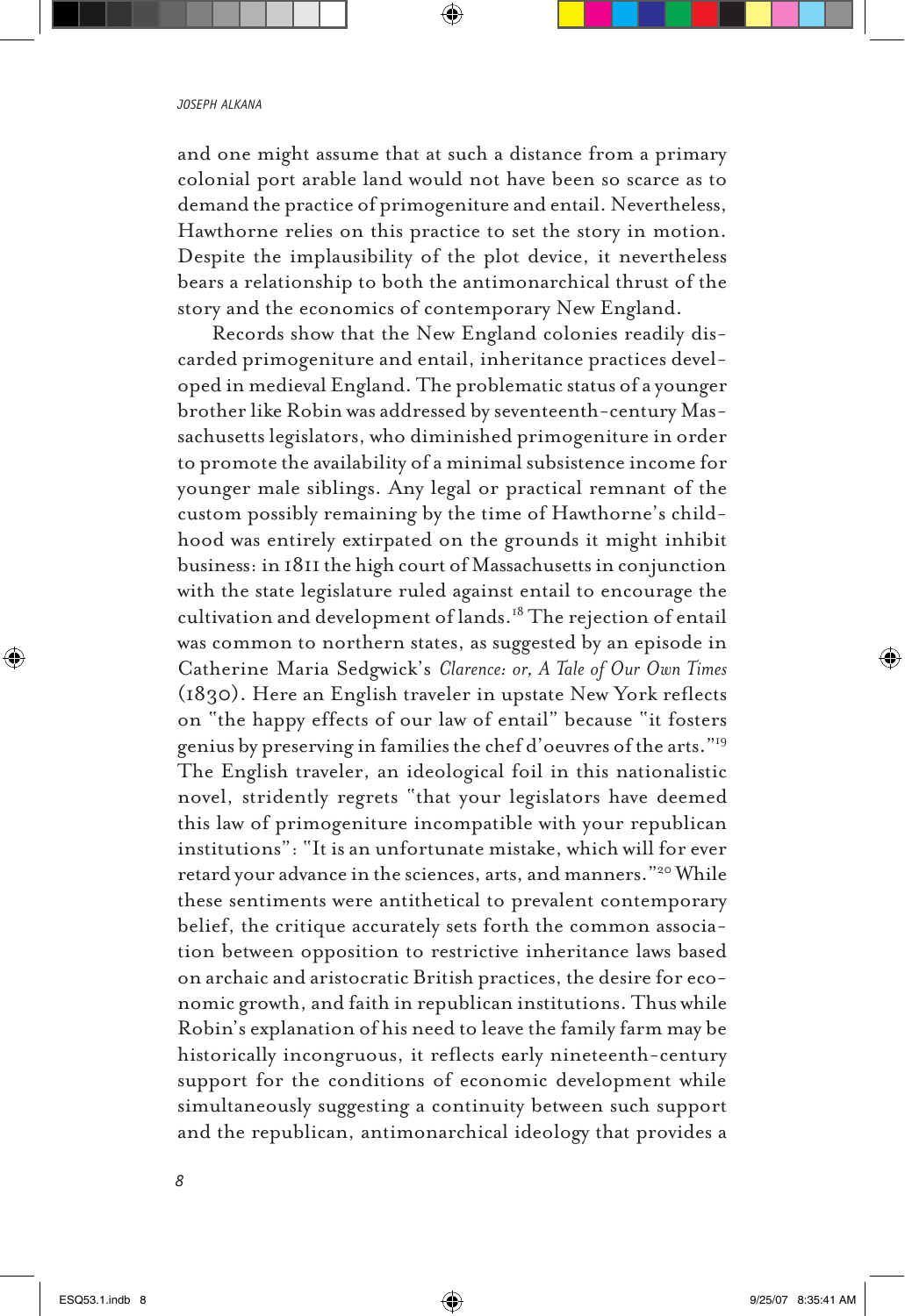political framework for "My Kinsman, Major Molineux."

Robin's appearance in town may typify the dispossessed state of early nineteenth-century New England rural youth, but he does more than merely exemplify lower-class rootlessness. While his migration to town is typical, its conjunction with his account of his disinheritance suggests a level of imaginative and cultural complexity. This complexity emerges in the tableau immediately preceding Robin's conversation with the kindly stranger when, exhausted and confused, Robin envisions the evening as it presumably had passed at his father's household:

> He pictured them assembled at the door, beneath the tree, the great old tree, which had been spared for its huge twisted trunk, and venerable shade, when a thousand leafy brethren fell. There, at the going down of the summer sun, it was his father's custom to perform domestic worship, that the neighbors might come and join him like brothers of the family, and that the wayfaring man might pause to drink at that fountain, and keep his heart pure by freshening the memory of home. Robin distinguished the seat of every individual of the little audience; he saw the good man in the midst, holding the Scriptures in the golden light that shone from the western clouds. . . . He perceived the slight inequality of his father's voice when he came to speak of the Absent One; he noted how his mother turned her face to the broad and knotted trunk; how his elder brother scorned, because the beard was rough upon his upper lip, to permit his features to be moved; how his younger sister drew down a low hanging branch before her eyes; and how the little one of all, whose sports had hitherto broken the decorum of the scene, understood the prayer for her playmate, and burst into clamorous grief. Then he saw them go in at the door; and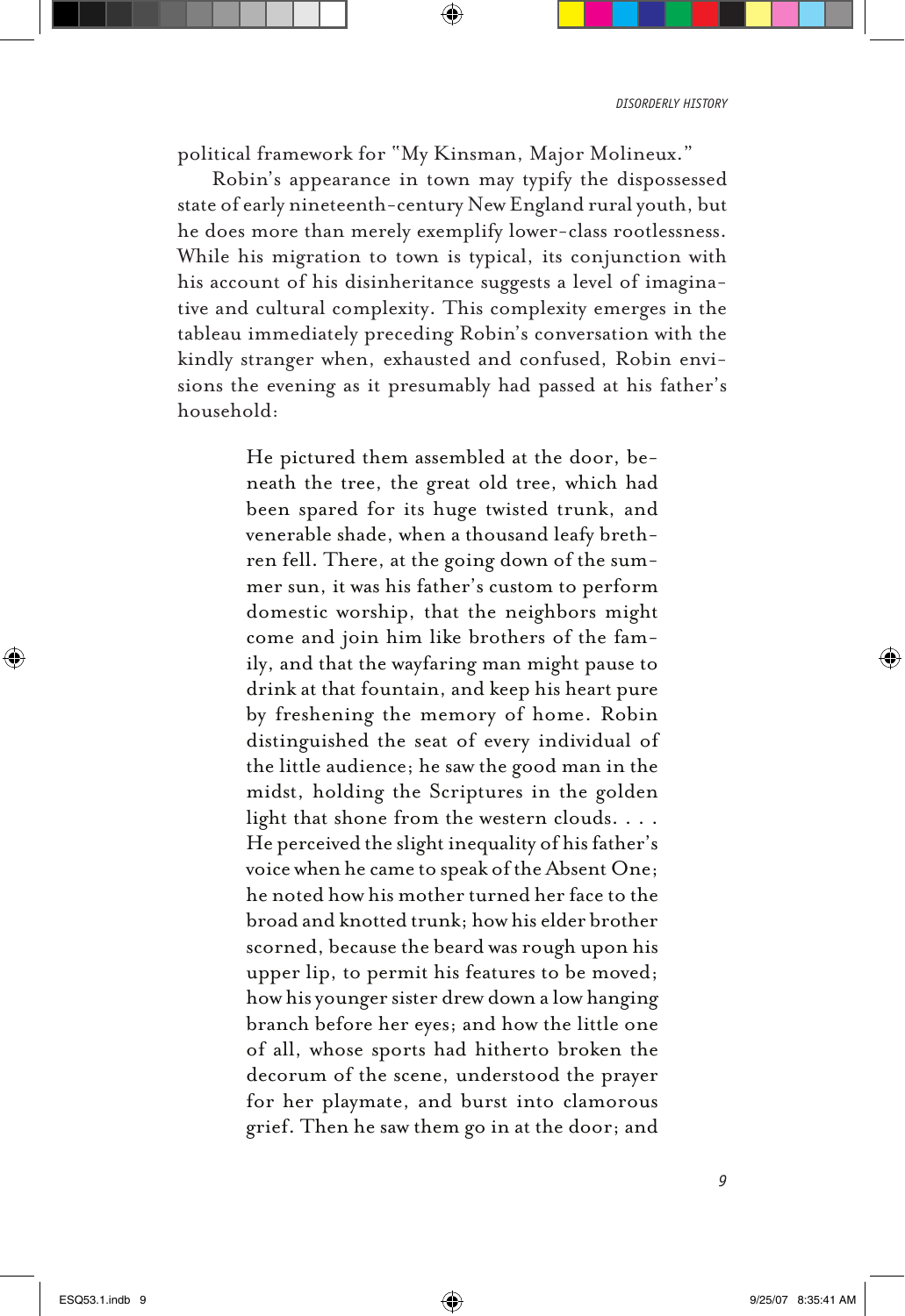when Robin would have entered also, the latch tinkled into its place, and he was excluded from his home. (*CE,* 11:222–23)

Robin's retrospective fantasy unveils a poignant scene of a simpler time: he is both author and audience of a vision akin to that which Henry James offered when reflecting on the period in *Hawthorne* and *The Europeans*. But just as James's novel reveals complexity where simplicity had initially been intimated, so the tableau of domestic worship, in its representation of gathered family, neighbors, and wayfarers, indicates the breakdown of social bonds along with subsequent disordered interpretations and conflict.

The sight of a sunlit landscape promises relief from the confusion that attends Robin's benighted wanderings through the town. Visual clarity and a release from the confusion of misinterpretation symbolically accompany the physical act of clearing forest land, which in turn allows for the seemingly natural view of illuminating sunlight. The terms that Hawthorne deploys make the act of clearing appear as a system of arboreal primogeniture, one that preserved "the great old tree, which had been spared for its huge twisted trunk, and venerable shade, when a thousand leafy *brethren* fell" (emphasis added). As the natural landscape is transformed by the felling of figural brothers, the social order gains what the landscape has lost when the gathered neighbors come to join Robin's father "like brothers of the family." Under these circumstances, "domestic worship" suggests beyond its meaning of a religious service the worship of domestic order maintained by the act of sending a brother off, much as the biblical scapegoat would be released into the wilderness. Although Robin may not bear the scapegoat's burden of collective sin, there remains a highly charged response when his father speaks of the "Absent One" with a "slight inequality" of voice that faintly echoes the inequality of inheritance. But Robin's discarded status accords with the unsympathetic stance presented by the elder brother, who "scorn[s]" emotional display when Robin is mentioned "because the beard [is] rough upon his upper lip." Here Robin rationalizes the elder brother's apparent indifference as a sign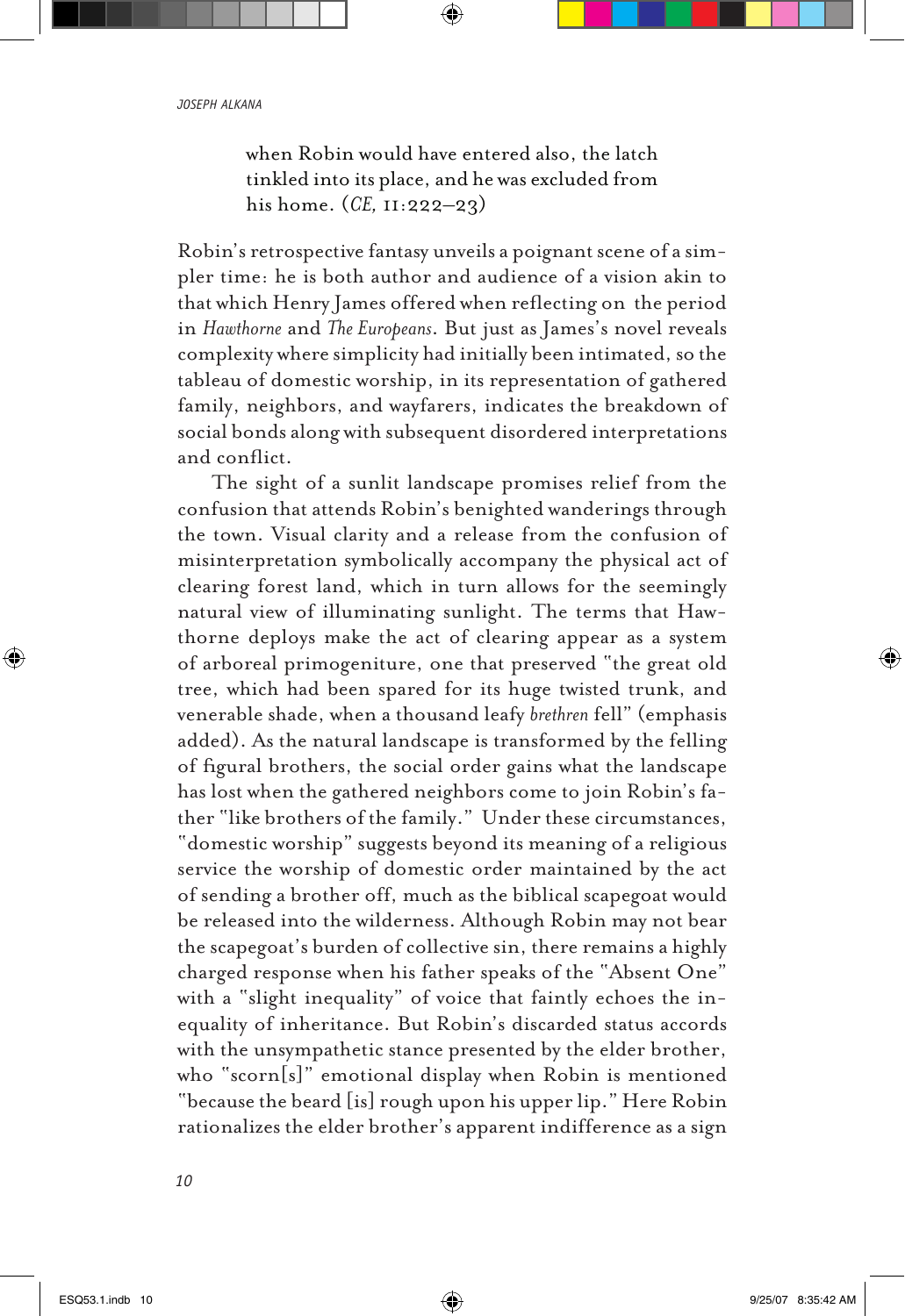of suppressed fraternal sympathy, the absence taken to indicate a presence. He thereby avoids considering the possibility that his brother's appearance may signal either unsympathetic complacence or perhaps some ambiguous mixture of conflicted feelings. Robin thus discloses his own desire, one for a brotherly allegiance that emerges earlier in the story when, surveying the patrons at the inn, he notes "two or three sheepish countrymen" toward whom he feels "a sort of *brotherhood*" (*CE,* 11:213; emphasis added). Robin's imagined emotional attachment to strangers momentarily compensates for his own exclusion from home. Such unrecognized tenuousness of familial bonds stands as a backdrop to Robin's talismanic invocations of his kinsman throughout the story.

Robin's fantasy of sympathetic family feeling does more, however, than simply illustrate his desire for attachment during an era when family structures were transformed by economic forces. To philosophers and psychologists of Hawthorne's era, the affection that helped make a family cohere was among the most basic of interpersonal forces; accordingly, the breakdown of the family presages the failure of the less immediate bonds that effectively unify society.21 If Robin's dispossession explains his journey from country to city, his nostalgic, not to say sentimental, fantasy of home furnishes an intellectual framework with which to interpret the confusing hostility he encounters in town as well as the culminating mob action. Robin basically maintains a hopeful outlook, at least until the more equivocal ending of the story, because he often interprets his surroundings with the same positive attitude that colors his understanding of his family. His misinterpretation of social codes in town may suggest inexperience, yet Hawthorne implies interpretive difficulty by depicting the unobstructed, farmland vista of Robin's recalled fantasy, which serves as a counterpoint to his perceptual problems in town. While these perceptual problems are augmented by his nighttime arrival, they signal a basic difference in the quality of vision within the city, where taking in the larger view—with the associated suggestion of understanding—is not possible as it seemed to be on the farm. Consequently, in his fantasy the younger sister must draw down a branch to obscure herself from the view of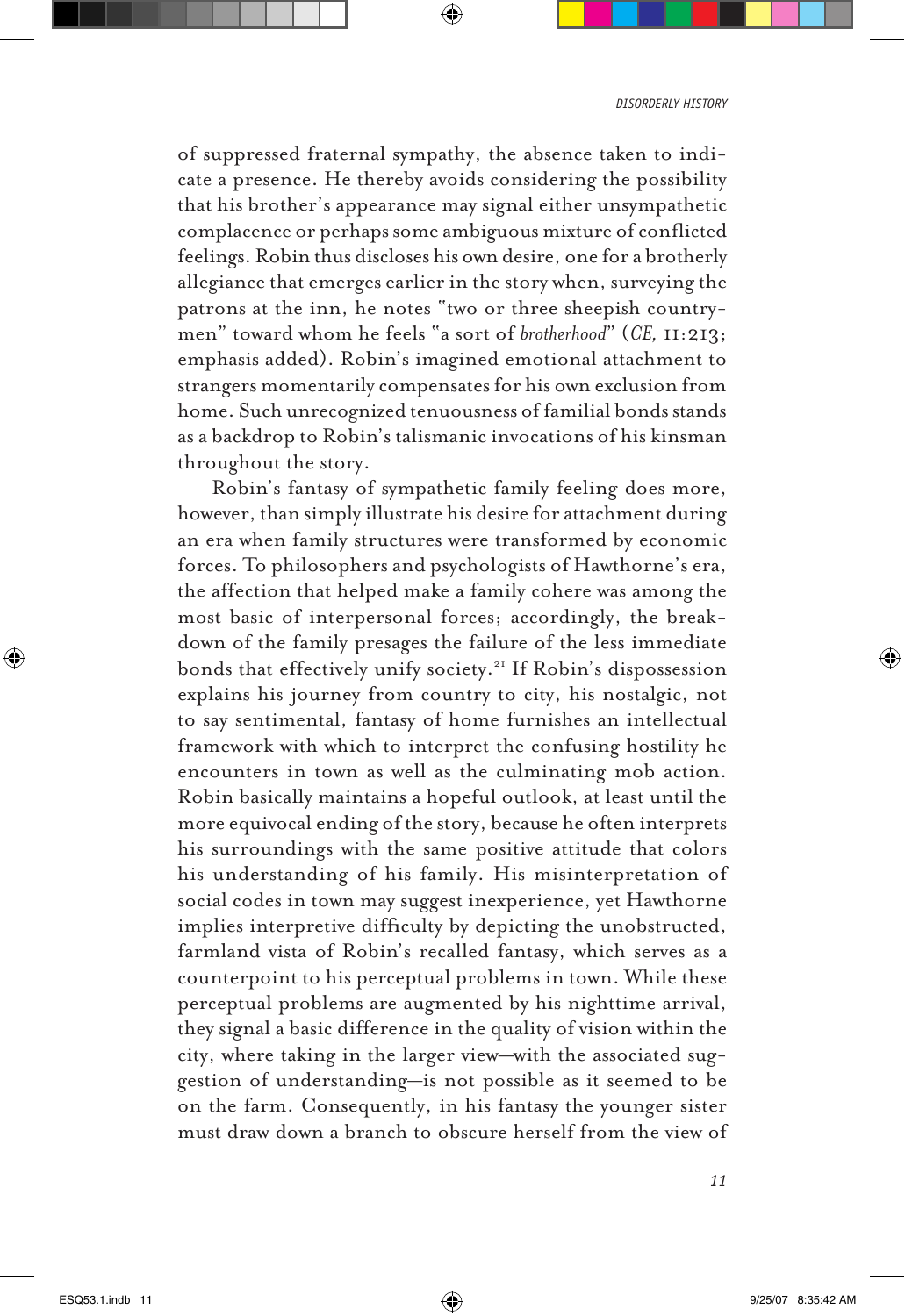others when hearing of Robin's departure. By contrast, in town Robin's vision is for the most part limited to the particular street he is on or to such segments as are artificially lighted, and when something distant is perceived, like ships' masts, this bit of visual evidence misleadingly accompanies "the smell of tar" (*CE,* 11:211), producing the false suggestion of a placid maritime setting rather than the cruel weapon of a mob. That which is hidden from Robin's view is revealed, at least in part, by the end of the story, but the more prominent interpretive problems that Robin divulges are linked to his inexperience with the social conventions of "the little metropolis of a New England colony" (*CE,* 11:210). But this unfamiliarity also constitutes the core of those threatening qualities implied in the dramatic sequence when his appearance in town is followed by the eruption of violence.

The dreamlike qualities of the story obscure the conjunction between the dispossessed Robin's arrival and the threat of violence, a relationship that is not accidental, although the elements of violence seem unconnected and, until the end, secondary to Robin's interpretive problems. These interpretive problems are so enmeshed with the obvious origins of this "country-bred" youth that it is hard to refrain from regarding him as a stock comic figure like Jonathan from Royall Tyler's *Contrast*, a bumbling hayseed who is, "as it should seem, upon his first visit to town" (*CE,* 11:209). This initial comic presentation of Robin effectively minimizes the violence of Major Molineux's tarring, as Evert A. Duyckinck's disparaging 1852 review in the *Literary World* illustrates by referring to the climax as a "joke" and a "most lame and impotent conclusion" showing that "humor is not Hawthorne's forte."22 But Robin's arrival in town and the concluding violence are not merely coincidental events. This lower-class young man unfamiliar with urbane manners, we are told, carries "a heavy cudgel, formed of an oak sapling" (*CE,* 11:209); in assessing this image we might consider the anxietyproducing effects on middle-class, middle-aged readers today of encountering in the street a strong, analogously attired young man brandishing a heavy stick. Robin's unfashionable appearance merges with his social ineptitude so as almost to obscure the threat of violence contained within his two initial social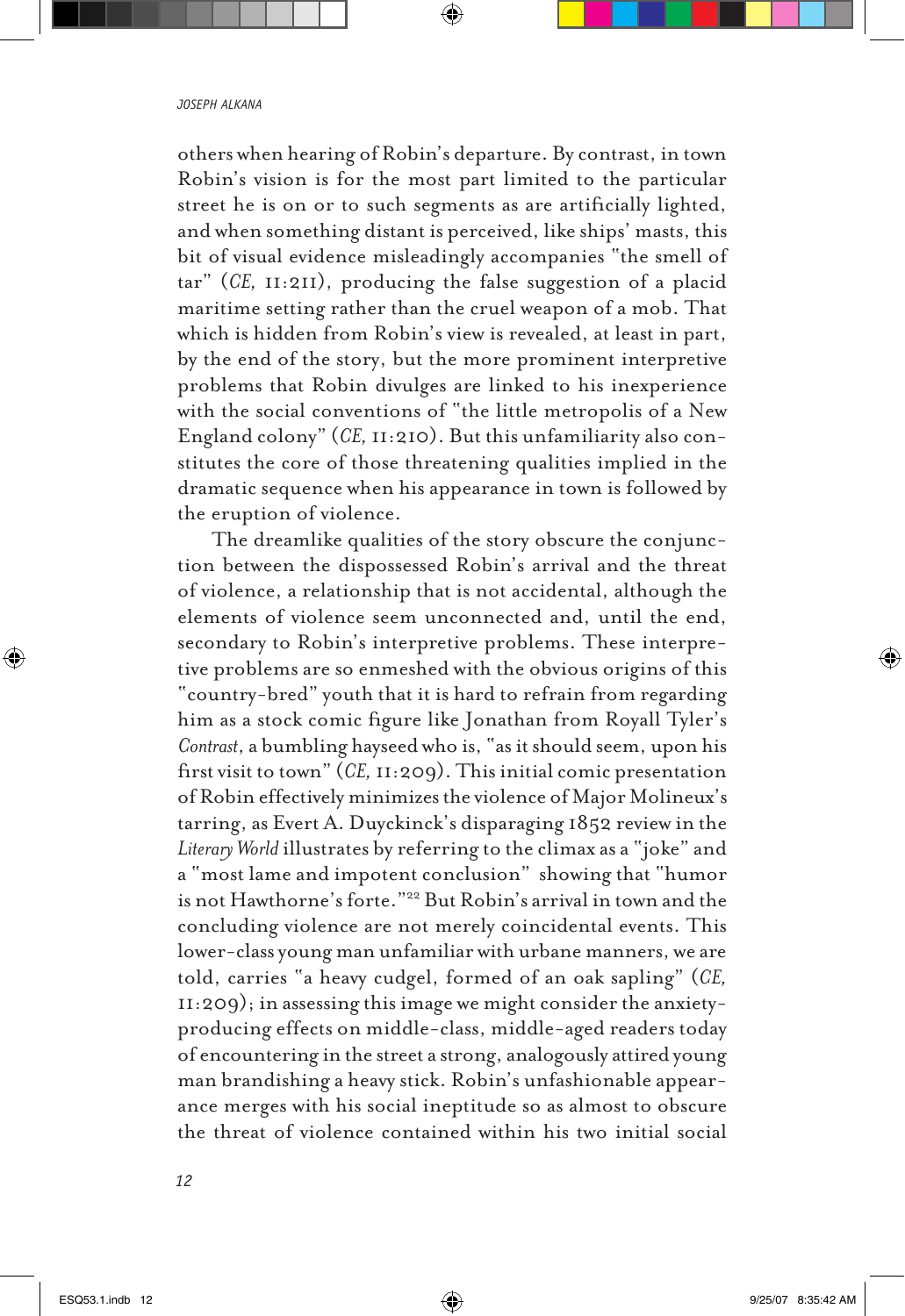encounters in town, at the barber shop and at the inn.

Robin's first interactions in town make salient his difficulty interpreting social cues while they indicate how misinterpretation commingles with the threat of violent conflict. He is shocked when outside the barber shop the old man rebukes him after his greeting and inquiry as to the whereabouts of his kinsman, and the shock is amplified by the laughter emanating from the barber shop. Just as his memory would reconfigure into a nostalgic tableau his painful expulsion from home, a surprised Robin accounts for his embarrassment with a characteristically defensive, self-deluding interpretation: "'This is some country representative,' was his conclusion, 'who has never seen the in-side of my kinsman's door, and lacks the breeding to answer a stranger civilly. The man is old, or verily—I might be tempted to turn back and smite him on the nose'" (*CE,* 11:211). Although Robin discloses an immediate impulse toward violence at not being given the respect he anticipates on mentioning Molineux's name, the scene is developed within a disconcertingly comic framework: the miscommunication is accompanied by Robin's ironically excessive self-regard as a "shrewd youth," and Hawthorne even inserts an audience response, the laughter from the barber shop. Robin accounts for his social humiliation by continuing to misinterpret: "Ah, Robin, Robin! even the barber's boys laugh at you, for choosing such a guide! You will be wiser in time, friend Robin" (*CE,* 11:211). Robin in this instance recognizes some need for education in the social conventions of "the little metropolis," conventions referred to when he silently disparages the old man for not answering him "civilly," a word that Robin would not appreciate for its etymological association with the word *city*.

The idea of civility reappears in a different form during Robin's next inquiry, when the narrative reveals that Robin misapprehends the unfamiliar "superfluous civility" (*CE,* 11:213) of the innkeeper as an attempt to curry favor with one who distinctly resembles Molineux. This episode resembles the first in its fusion of Robin's misinterpretation with the threat of violence, for when he boastfully mentions Molineux's name, he misunderstands the "sudden and general movement in the room . . . as expressing the eagerness of each individual to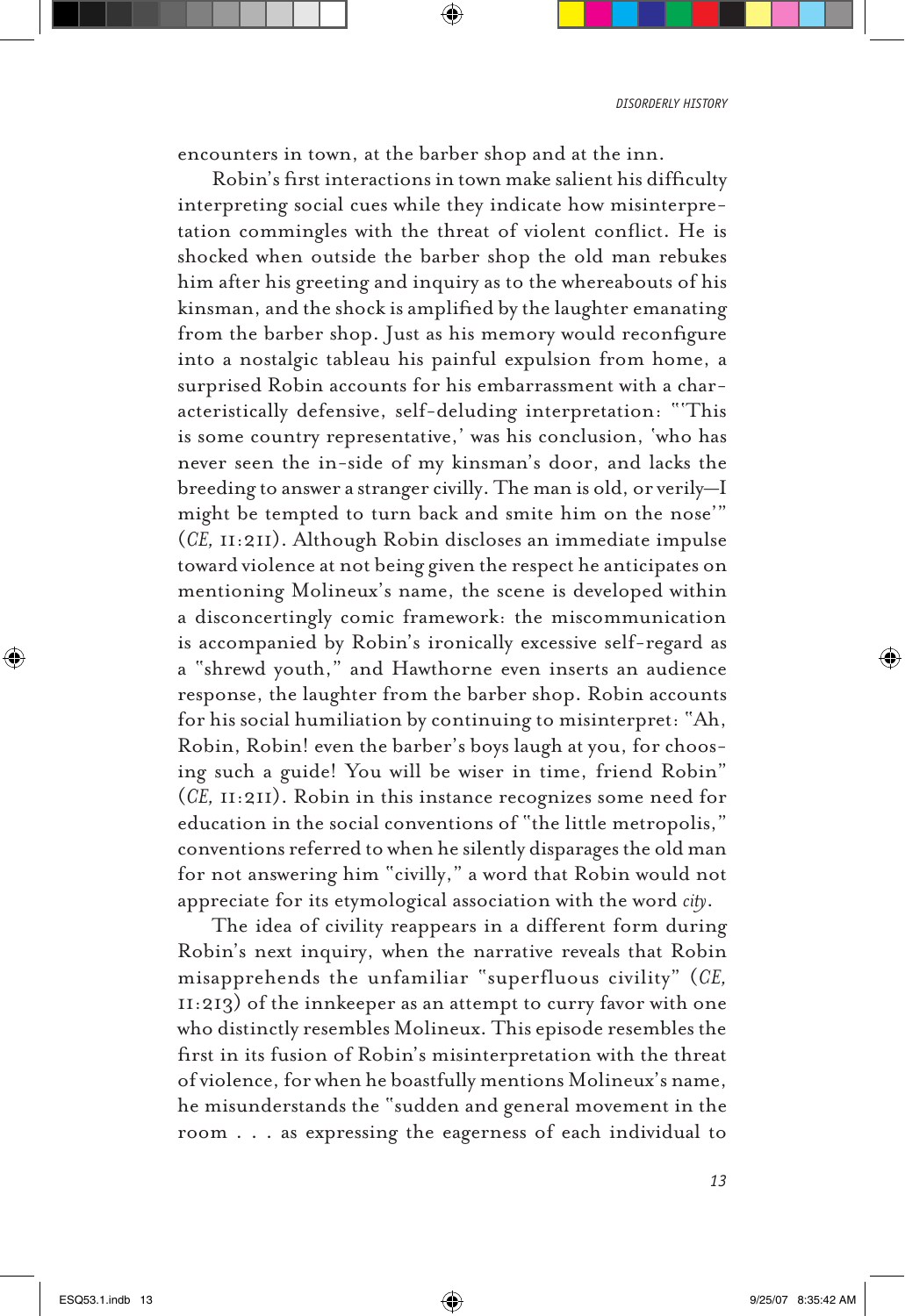become his guide" (*CE,* 11:214). But when the innkeeper instructs him to move along, the mood is unambiguous: "Robin had begun to draw his hand towards the lighter end of the oak cudgel, but a strange hostility in every countenance, induced him to relinquish his purpose of breaking the courteous innkeeper's head" (*CE,* 11:214). Robin's immediate unthinking reaction to the innkeeper is consistent with his behavior outside the barber shop. It is similarly telling that on walking away to the sound of "a general laugh" he is unable to regain his humor as he had just a few moments earlier: "Oh, if I had one of these grinning rascals in the woods, where I and my oak sapling grew up together, I would teach him that my arm is heavy, though my purse be light!" (*CE,* 11:215). Robin's violent impulses might not resemble images of modern urban violence, but in Hawthorne's time they would have conveyed a discomfort that Hawthorne indicates by evoking civility. What is less obvious to a reader today is the pertinence of violence, the culminating act in the breakdown of social order and civility, to the seemingly innocuous behavior that accompanies these two early scenes—laughter.

The socially suspect nature of laughter was declared by early nineteenth-century behavioral guides. One such guidebook, first published in 1828, exhorts young men to be "sober-minded," recalling the admonition of a dying statesman: "'No,' said he, 'I am not melancholy; I am serious; and it is very proper I should be so. Ah, my friends, while we laugh, all things are serious round about us.'"23 Seriousness, a feature of self-cultivation, constitutes the basis of propriety according to the most frequently reprinted antebellum behavioral guide, Lord Chesterfield's *Letters*. In this compendium of advice to his son, Chesterfield advises him to develop a "cheerful" and "harmonious voice," but "without laughing," while elaborating on the class associations of laughter:

> Having mentioned laughing, I must particularly warn you against it: and I could heartily wish that you may often be seen to smile, but never heard to laugh while you live. Frequent and loud laughter is the characteristic of folly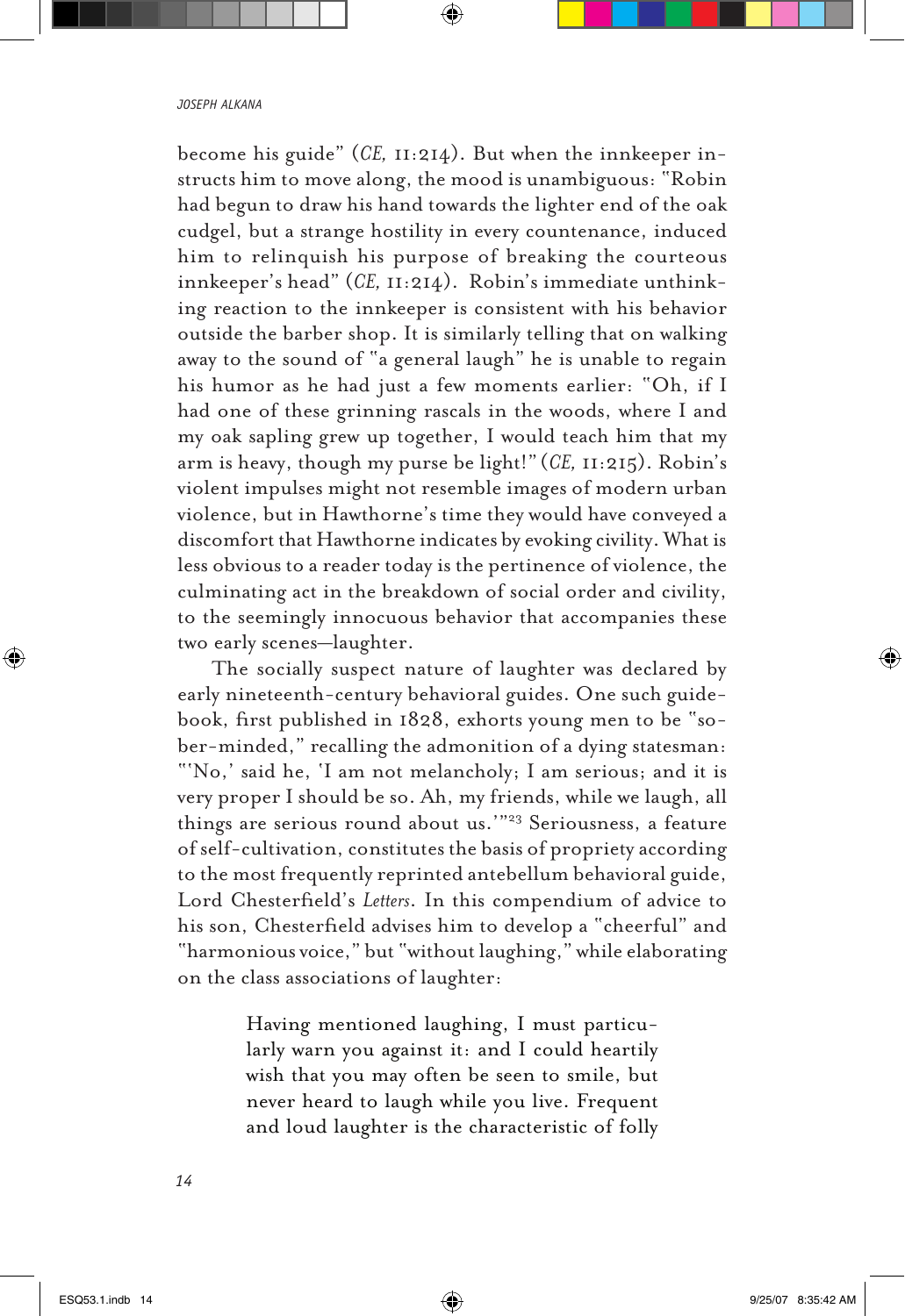and ill manners: it is the manner in which the *mob* express their silly joy at silly things; and they call it being merry. In my mind, there is nothing so illiberal, and so ill-bred, as audible laughter.<sup>24</sup>

Given Chesterfield's condemnation of laughter as a sign of ill breeding or the mob, it is perhaps no surprise he would boast that "nobody has ever heard me laugh." As if to illustrate Chesterton's assertion, characters with lower or questionable social standing laugh throughout "My Kinsman, Major Molineux." Toward the opening, after Robin's interchange with the old man, he is "pursued by an ill-mannered roar of laughter" from the barber's boys. A short time later, following his inquiry at the tavern frequented by mariners, "men who lived by regular and laborious handicraft," and rustic, "sheepish countrymen" like himself, Robin departs to the noise of a "general laugh" (*CE,* 11:211–14). The flirtatious young woman exposing a scarlet petticoat signals him with a laugh after the watchman walks off. And the riotous procession announces itself with noise from "instruments of discord, and a wild and confused laughter" (*CE,* 11:226). While hardly uniform, these outbursts of laughter accompany behaviors that defy Chesterfield's politeness code. Moreover, the wave of laughter during the climax of "My Kinsman, Major Molineux" could have been created to illustrate the pronouncements of Chesterfield, who warned, "Loud laughter is the mirth of the mob, who are only pleased with silly things; for true wit or good sense never excited a laugh since the creation of the world."25

Laughter resonates in various ways throughout "My Kinsman, Major Molineux." It functions as a class marker, as it does for Chesterton, when issuing from the barber's boys or the laborers in the tavern, and it arises alongside the question of self-restraint, as when Robin "resisted temptation, and fled away," albeit encouraged by the night watchman's threat, from the "pleasant titter" of the young woman (*CE,* 11:218–19). But laughter also creates a transitory sense of crowd unity, and it is this function of "the mirth of the mob" that Robin pursues. Thus the climactic episode begins with the enticing laughter

*15*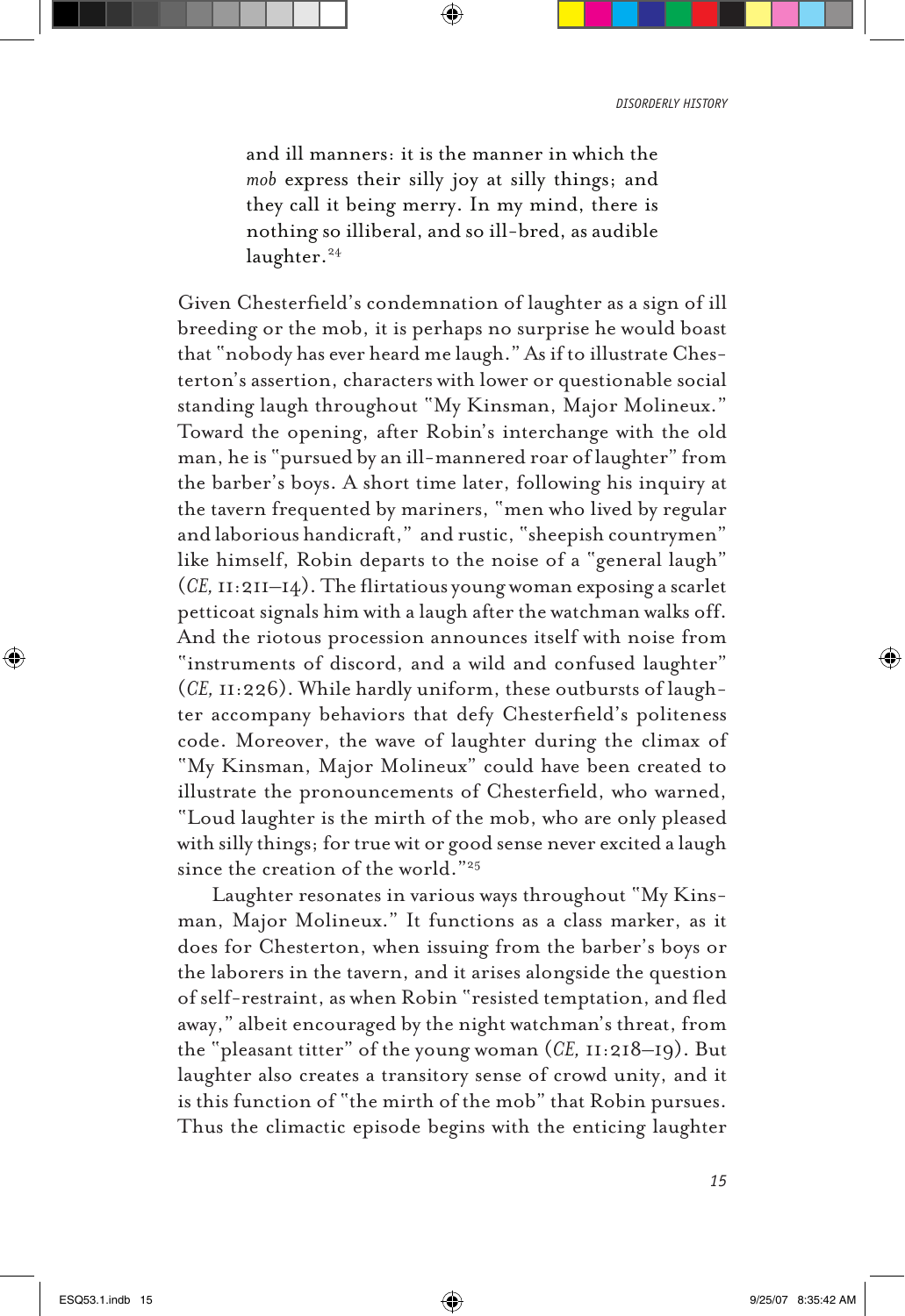that draws the exhausted, isolated Robin. Having described to the friendly stranger his background and his intent, Robin reacts to the sounds of what he identifies as "a multitude of rioters," their noise a blend of shouts, "frequent bursts from many instruments of discord, and a wild and confused laughter" (*CE,* 11:226). With a typically oblique explanation, Robin describes to his new companion why he finds all this irresistible: "'Surely some prodigious merrymaking is going on,' exclaimed he. 'I have laughed very little since I left home, Sir, and should be sorry to lose an opportunity.'" Restrained by his companion, Robin consents to await the arrival of the procession that will present Molineux, and as they wait, they are joined by townspeople similarly attracted. The impulse of the townspeople to gather may at first seem innocent, but once the procession arrives, greeted with "shrill voices of mirth or terror" (*CE,* 11:228), the ominous aspect of the crowd merges with the comic, and their laughter conveys multiple meanings, of which the incongruous association with violence will ultimately be most significant.

The relationship in this episode between laughter and the threat of physical violence may be illustrated by analogy with the appearance of the procession leader, the lone horseman whose face is painted red and black. Initially seen by Robin at the inn, the man's unpainted face was striking for its prominent features and glowing eyes. Hawthorne subsequently offers two separate descriptions of the painted face, each accompanied by an interpretation. On the first occasion, the red and the black halves of the face seem to embody demonic attributes: "The effect was as if two individual devils, a fiend of fire and a fiend of darkness, had united themselves to form this infernal visage" (*CE,* 11:220). Later, during the climactic crowd scene, the strange and menacing qualities of the face are interpreted as a combined threat more specific to an anticolonial uprising when the face appears to be "war personified; the red of one cheek was an emblem of fire and sword; the blackness of the other betokened the mourning which attends them" (*CE,* 11:227). These separate, implanted interpretations should not obscure other potential meanings of the painted face, such as the exclusion from the colonial community of those identi-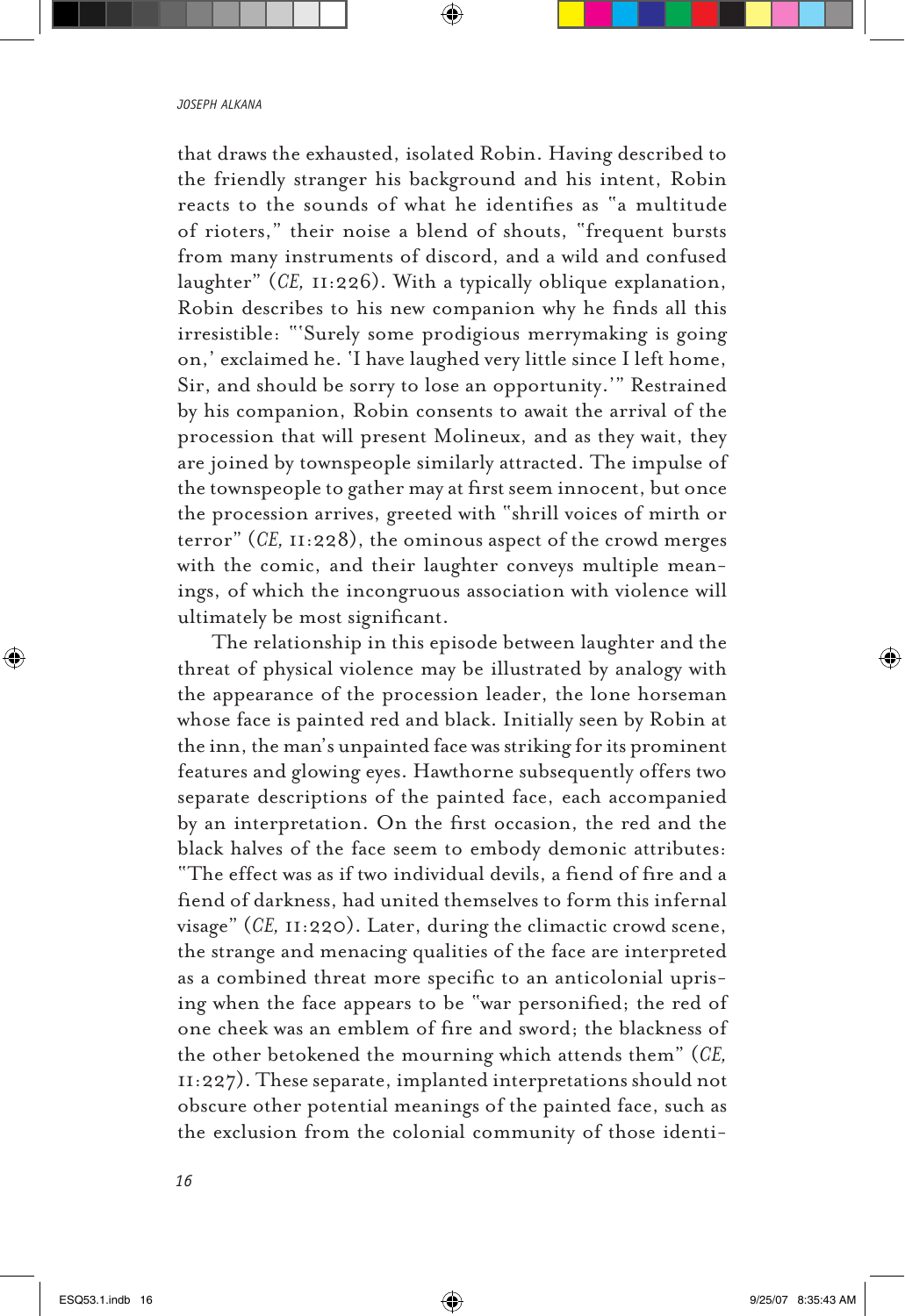*disorderly history*

fied as nonwhite. The two commentaries are also silent about a more immediate act of physical violence, the painting of hot tar on Major Molineux. When Molineux is displayed, seated on the cart "in tar-and-feathery dignity," it is the humiliation of one accustomed to deference that is emphasized. Yet Molineux's inflamed skin, reddened underneath the burning black tar, would seem to refer more immediately to the procession leader's theatrically painted face.<sup>26</sup> The link between the physical violence endured by Molineux and the political violence done to a normative colonial-era social hierarchy is simultaneously revealed by the story and obscured by the painted man's prominence together with the narrator's simplifying interpretations of his significance. Once again, as when laughter erupts, problematic or questionable interpretations arise alongside the appearance of conflict; moreover, the threat of violence emerges again as it did at the start, when Robin resisted the impulse to "turn back and smite" the old man in front of the barber shop's laughing spectators.

The social bonds responsible for order in "My Kinsman, Major Molineux" repeatedly threaten to fail, and, reciprocally, interpretive strategies fall short of furnishing a nuanced, effective comprehension that would help assure one's place within a new or altered setting. Yet Robin, who seems surrounded by a cloud of hazy interpretation and intimations of violence, is also propelled by the desire to establish himself within a social group, whether it is the hierarchy he anticipates when invoking the name of Molineux or that of the laughing crowd. When Robin finally does encounter Molineux, any feelings of kinship are promptly overwhelmed as the gathering asserts its group identity through the laughter, spread like a "contagion," that "seized upon Robin" and even called forth the attention of "the Man in the Moon" (CE, II:230).<sup>27</sup> The crowd's laughter may indicate such things as pleasure at the sudden fall of the king's representative, anticipation of a desired change, and even a simultaneous anxiety over the prospect of disorder. Robin's laughter furthermore suggests a sense of relief during his difficult transition from the country to town. But it is as a brief interval of social unity—in what George Meredith termed "that vigilant sense of a collective supervision"—that

*17*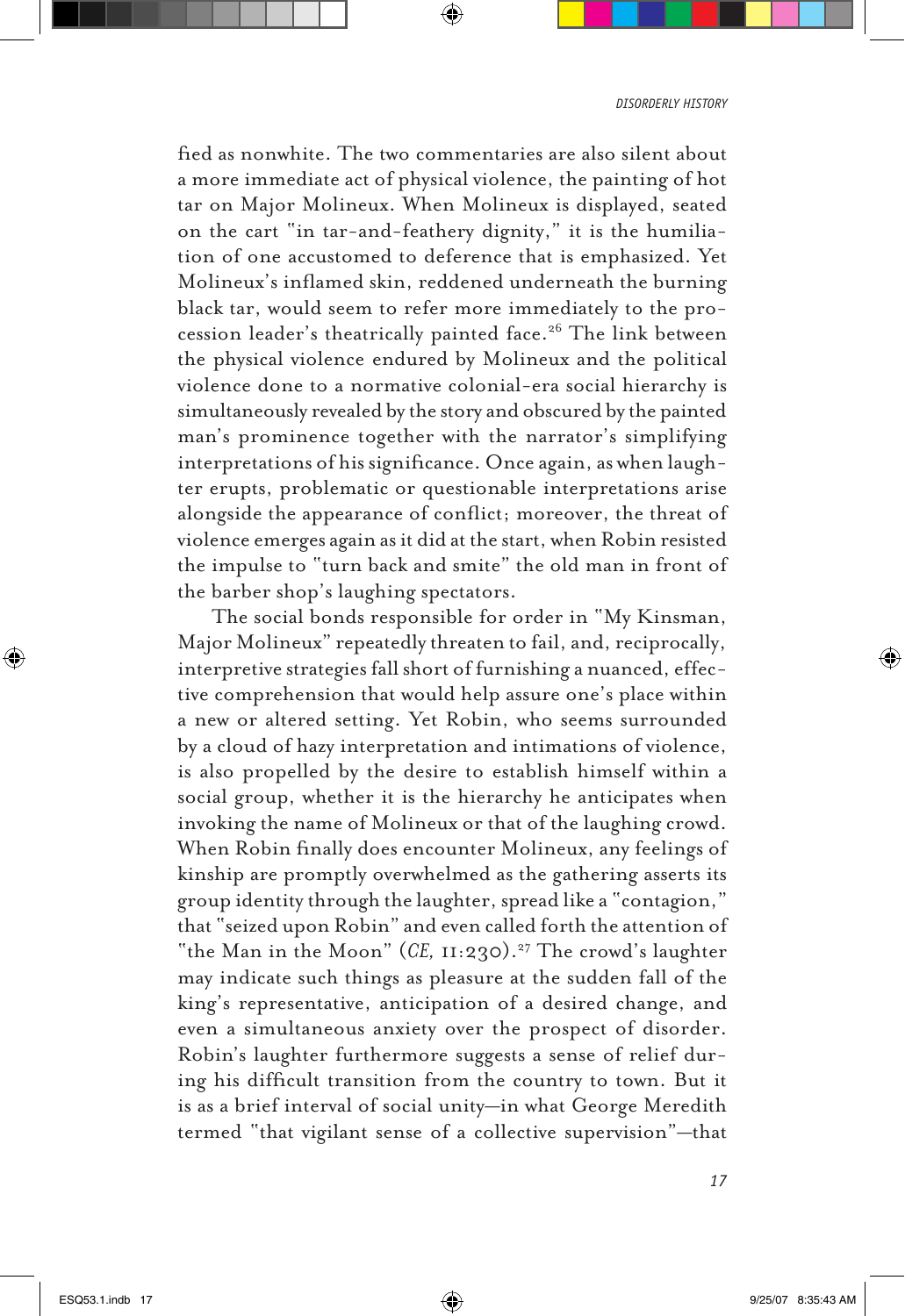the climactic laughter anchors the narrative in something that seems certain while offsetting the threat of disorder.<sup>28</sup> Like the image of a clear and sunlit landscape in Robin's earlier fantasy, a landscape that seems enduring but that, within the larger narrative, is an artifact of Robin's imagination, the interval of social unity passes, and the momentarily silent procession enveloping Molineux moves forward:

> On they went, like fiends that throng in mockery round some dead potentate, mighty no more, but majestic still in his agony. On they went, in counterfeited pomp, in senseless uproar, in frenzied merriment, trampling all on an old man's heart. On swept the tumult, and left a silent street behind. (*CE,* 11:230)

This description of the procession invites the reader to consider a series of contrasts: on the one hand, a "majestic," isolated Molineux sits in "agony," his "old man's heart" trampled, the living form of a "dead potentate"; on the other, an entourage of "fiends" engages in "senseless uproar" and "frenzied merriment." Behind these discordant images lies the backdrop of a colonial town engaged in the collective ridicule, humiliation, and exclusion of Molineux. The crowd and Robin respond to the events as comedy, but the narrative carefully presents the receding image of Molineux as a tragically scapegoated surrogate for the king. The crowd's characteristic expression here, as in Chesterfield, is a laughter that entirely overwhelms Hawthorne's sympathetic description of the tarred and feathered Molineux as well as the implied association with Robin's expulsion from his home.

Hawthorne's maledictory account of the receding procession raises the question of how a young, unestablished writer, as Hawthorne was in 1830, could feel comfortable derogating the street politics associated with national founding. The quasireligious nationalist sentiments surrounding the American Revolution had even led to its use in the dating of some publications in place of the conventional Christian dating system.<sup>29</sup> Yet, as Sean Wilentz and other historians have observed, popu-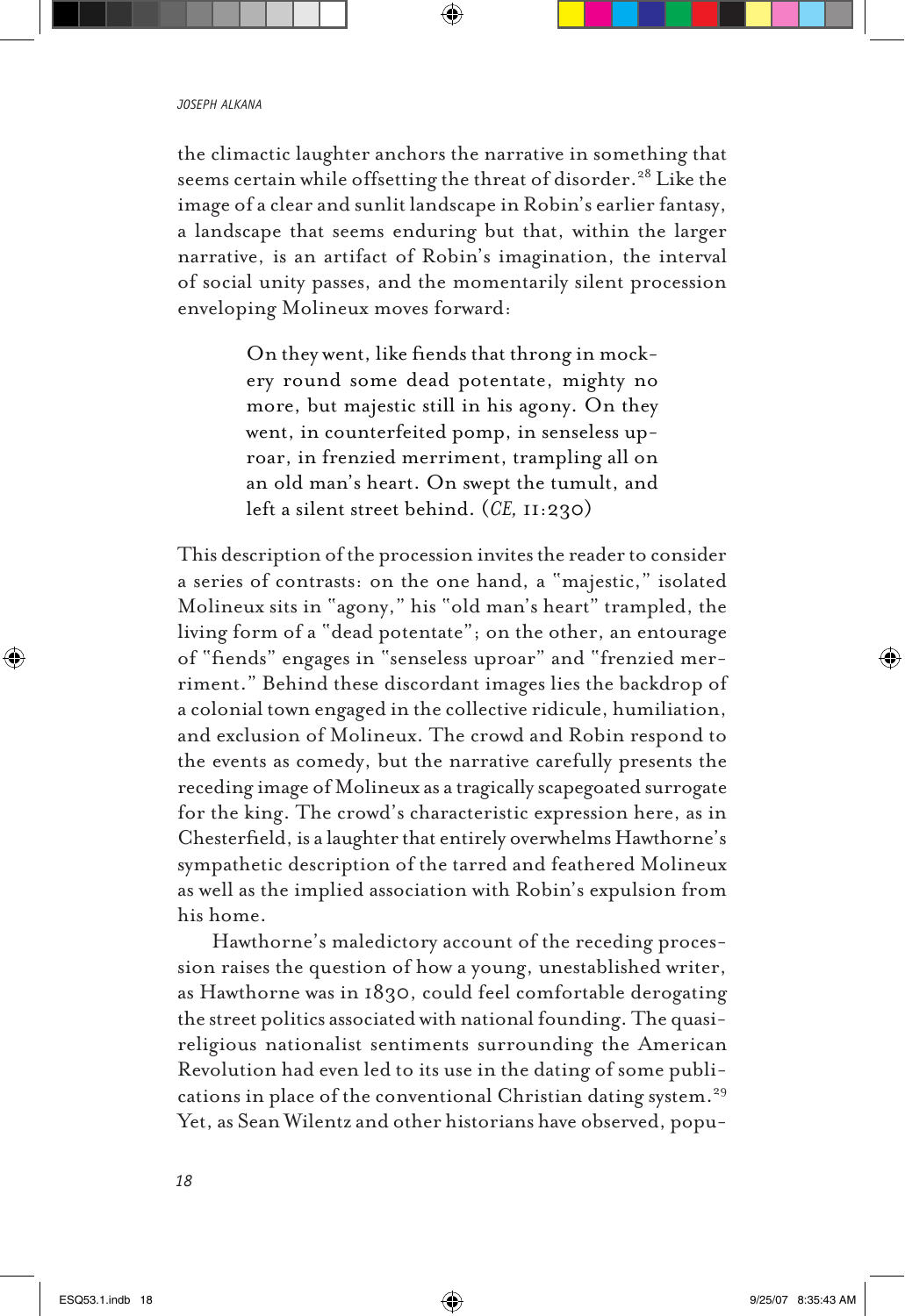lar reverence for the Revolution did not simply lead to complacence. Laborers who opposed the developing industrial-era hierarchy, for example, drew on well-known rhetoric, as in the case of an 1809 strike manifesto issued by New York carpenters that began, "When one class of society finds it necessary to act in any manner that concerns the general interest, justice to themselves and respect for the public demands that the reasons for such actions should be assigned."30 Such a contentious reinterpretation of a founding document of the Revolution suggests that Hawthorne's complex presentation of revolutionary events should not have seemed remarkable. Hawthorne's own very conventional children's history, *Grandfather's Chair*, published in 1840, accordingly blends veneration for founding fathers with fear of crowd actions. When Grandfather relates the story of the Boston Massacre to his young audience, one child responds, "I do not love to hear of mobs and broils in the street" (*CE,* 6:171). Another episode, called "The Hutchinson Mob," more directly tied to the events that shape "My Kinsman, Major Molineux," tells of a riotous mob action by "laborers and seafaring men, together with many young apprentices, and all those idle people about town, who were ready for any kind of mischief" (*CE,* 6:154). In the end, the mob drives off Lieutenant-Governor Thomas Hutchinson and destroys his irreplaceable library of colonial American manuscripts. The description of the mob, while less ambiguous than that in "My Kinsman, Major Molineux," bears a clear resemblance to the earlier story: "The mob, meanwhile, were growing fiercer and fiercer, and seemed ready even to set the town on fire, for the sake of burning the king's friends out of house and home. And yet, angry as they were, they sometimes broke into a loud roar of laughter, as if mischief and destruction were their sport" (*CE,* 6:155). Nevertheless, redirecting the "outrageous violence" of the "excited mob," as described to the children by a reassuring Grandfather, was the "counsel of those wise and good men who conducted them safely and gloriously through the Revolution" (*CE,* 6:159). A counterbalancing sense of decorum, not developed in the earlier story, is thereby established, presumably to relieve the anxiety of Grandfather's audience.<sup>31</sup>

The nature of the crowd's sensibilities is something to which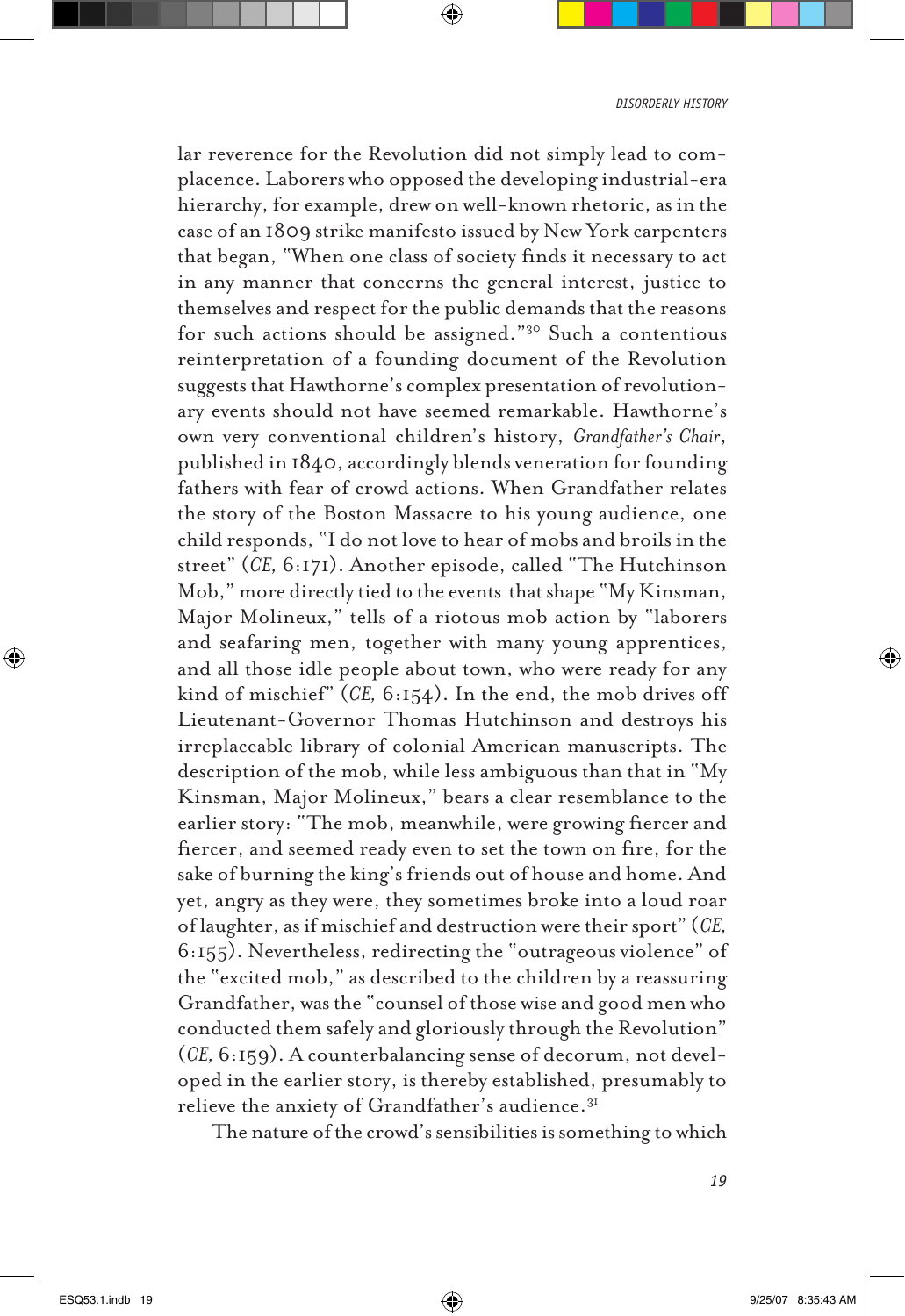Hawthorne would return more than once in his writings, most famously in *The Scarlet Letter*. In the first of the scaffold scenes, Hester Prynne faces the Puritan community and displays a dignity in response to its condemnation that recalls that of Molineux. Unlike Molineux's onlookers, however, the Puritans in *The Scarlet Letter* "were stern enough to look upon her death, had that been the sentence, without a murmur at its severity, but had none of the heartlessness of another social state, which would find only a theme for jest in [such] an exhibition" (*CE,* 1:56). The Puritan crowd's decorum, in Hawthorne's rendering, typified a simpler yet more serious time, "before society shall have grown corrupt enough to smile, instead of shuddering" at a spectacle of public shaming (*CE,* 1:56). Such a scene of future corruption is envisioned by Hester, who fantasizes in images reminiscent of "My Kinsman, Major Molineux":

> There was a quality so much more terrible in the solemn mood of the popular mind, that she longed rather to behold all those rigid countenances contorted with scornful merriment, and herself the object. Had a roar of laughter burst from the multitude,—each man, each woman, each little shrill-voiced child, contributing their individual parts,—Hester Prynne might have repaid them all with a bitter and disdainful smile. (*CE,* 1:57)

Once again a crowd's "roar of laughter" is the index of a corrosive power, here to be opposed by the individual's moral force figured with a "disdainful smile." Yet the Puritan crowd refrained from such derision, typical of the "heartlessness of another social state" experienced by Molineux. This "heartlessness" stands as a belated diagnosis of the earlier "temporary inflammation of the popular mind" (*CE,* 11:209), the "contagion" that spread "among the multitude" during the climax of "My Kinsman, Major Molineux" (*CE,* 11:230). By contrast, when the Puritan community eventually reaccepts Hester Prynne, the act does more than imply a progressive democratic consciousness that would overtake that of a rigid Puritan elite;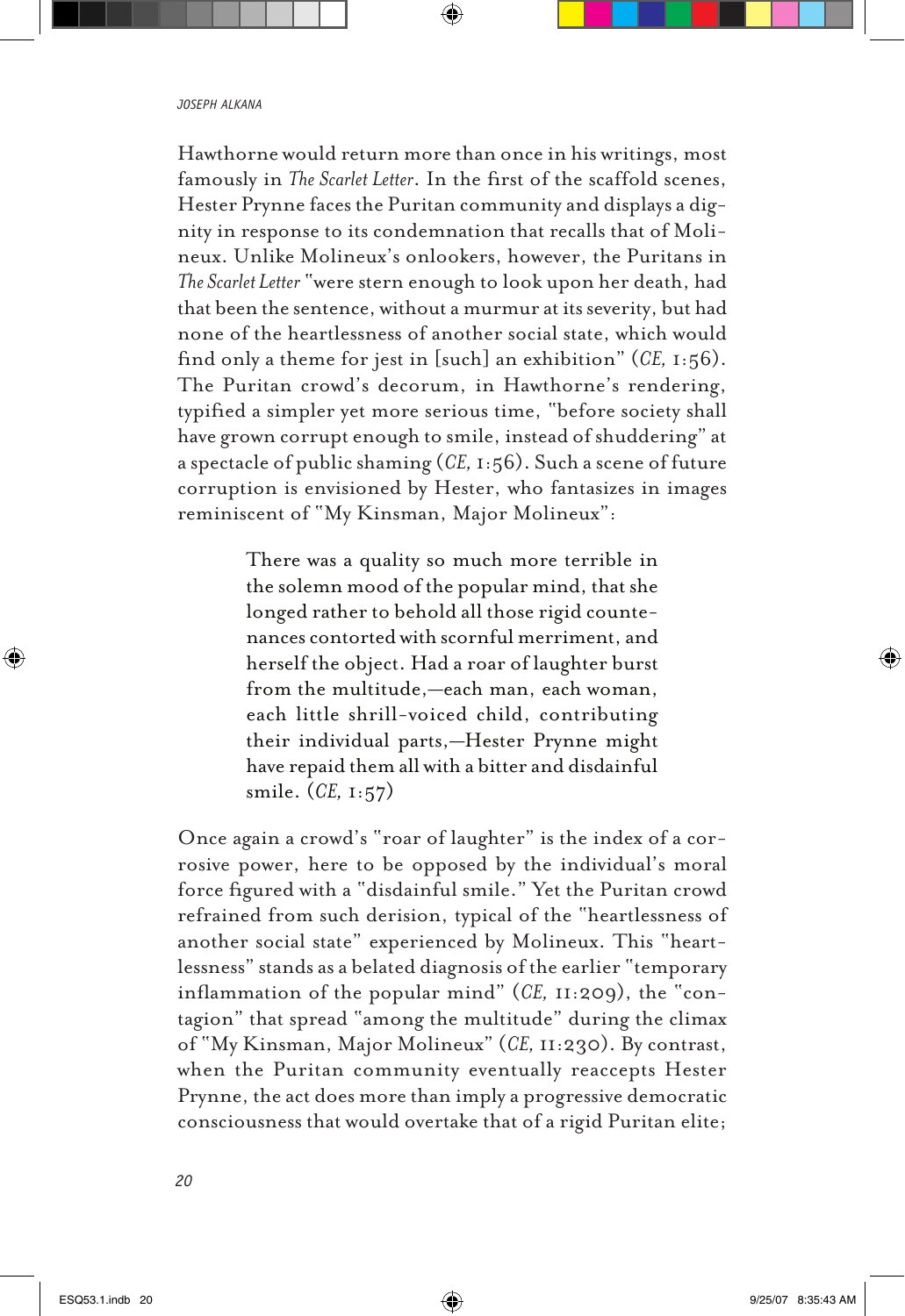it also dramatizes the development of a more enduring social feeling than that indicated by the transient laughter within the earlier short story.32

Although only a character as focused as Hester Prynne could alter the crowd's disposition over time, even in "My Kinsman, Major Molineux," which depicts the events of one evening, Hawthorne avoids the relatively simple allegory about crowd control of *Grandfather's Chair*. Instead, a tension arises between the crowd's power and the empathic impulse of the individual observer. The point at which Robin is engulfed by the crowd—when "a bewildering excitement began to seize upon his mind," creating "a sort of mental inebriety" (*CE,* 11:229)—is immediately preceded by the moment of mutual recognition between Robin and Molineux. Before Robin is affected by the contagious laughter, he assumes the role of one "witnessing the foul disgrace of a head that had grown grey in honor" (*CE,* 11:229). The agonized Molineux, despite his "steady soul," finds himself no longer able to control his body, as he is "agitated by a quick, and continual tremor, which his pride str[ives] to quell" (*CE,* 11:228–29). Robin's eyes meet Molineux's, and in turn Robin's own knees shake, as if he were vibrating in sympathy with his kinsman. The act of recognition, understandably humiliating to Molineux, cannot be sustained by Robin, who succumbs to the contagion of laughter. Yet the passing moment bespeaks an emotional presence within a story that, with the exception of the kindly stranger's appearance, has steadily shown people veering off from one another, averting gazes, and generally behaving in an oblique manner. The sight of Molineux's "ghastly" face, however, reveals a dynamic corresponding to Emmanuel Levinas's observation about the ethical demand created by the presence of another: "The face is not a form offered to serene perception. Immediately it summons me, claims me, recalls me to a responsibility I incurred in no previous experience."33 Accordingly, Robin's "mixture of pity and terror" (*CE,* 11:229) marks a new capacity to apprehend his surroundings and his situation with clarity—for once, he does not misinterpret. Moreover, after the procession departs and the crowd disperses, when the kindly stranger addresses him, Robin retains a facial pallor reflective of Molineux, who had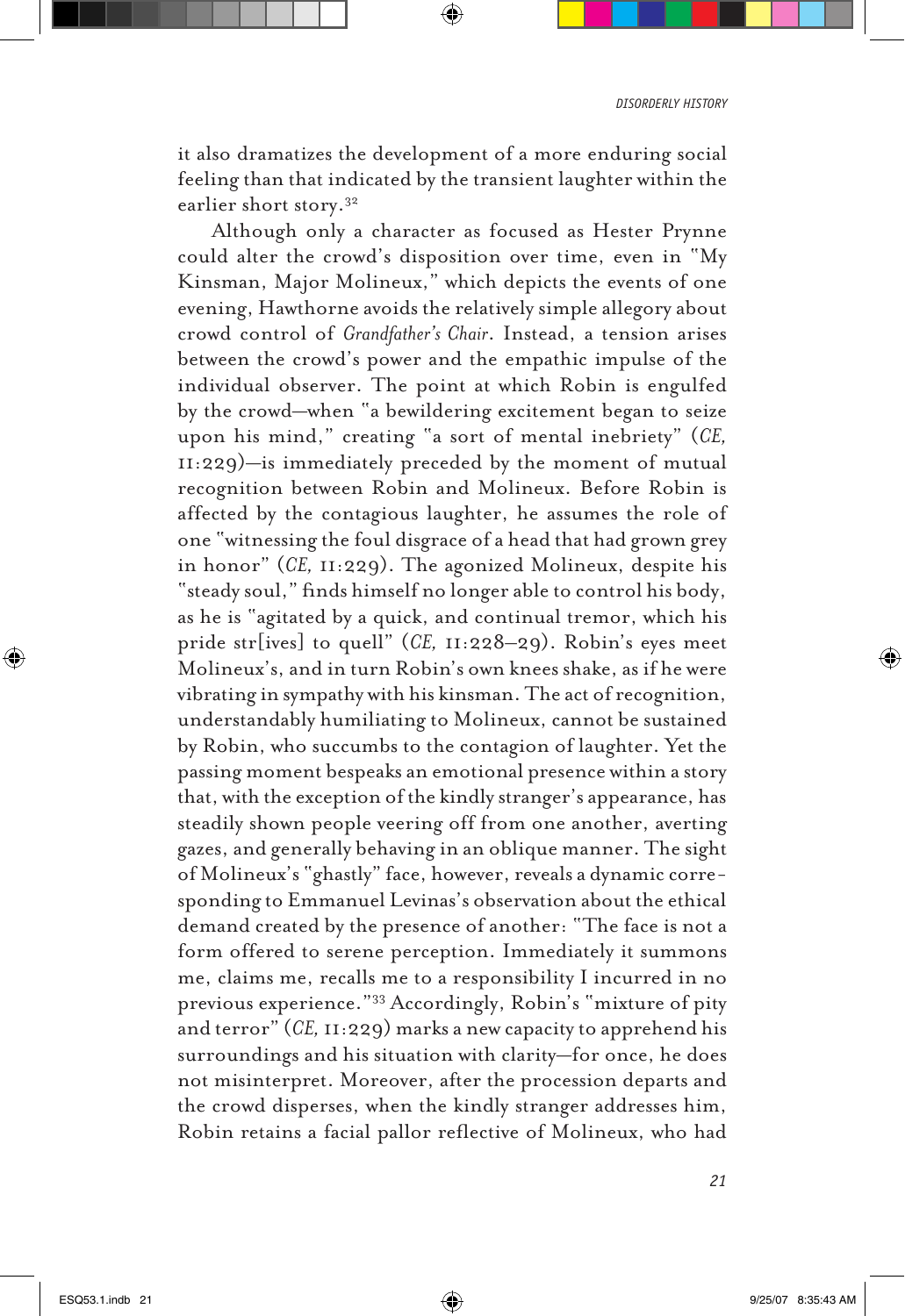been "pale as death" (*CE,* 11:228). The visual apprehension of another, indicated by Robin's sympathetic pallor, operates here to make salient a sense of moral complexity that earlier had remained in the background but that now also seems to reflect back at the onlooking pale visage of the "man in the moon."34

Robin thus no longer seems the simple, rustic clown in a comedy of uncivil manners, and the Jamesian veneer of "genial optimism" associated with an "earlier and simpler generation" is uneasily restored as the threat of mob violence recedes. Robin offers a concluding acknowledgment of a sense of dislocation when he observes: "I have at last met my kinsman, and he will scarce desire to see my face again. I begin to grow weary of a town life" (*CE,* 11:230–31). In a final ironic turn, Robin's disinherited state anticipates Emerson's gesture toward intellectual sovereignty when he remarks in "Self-Reliance" that

> a cultivated man . . . hates what he has, if he see that it is accidental,—came to him by inheritance, or gift, or crime; then he feels that it is not having; it does not belong to him, has no root in him, and merely lies there, because no revolution or no robber takes it away. But that which a man is does always by necessity acquire, and what the man acquires is living property, which does not wait the beck of rulers, or mobs, or revolutions, or fire, or storm, or bankruptcies, but perpetually renews itself wherever the man breathes.35

The threats of both mob and revolution linger in Emerson's formulation, though now it is the "cultivated man" rather than a young rustic who is confronted with the threat of loss or the possibility of further gain. Although Hawthorne is not an Emersonian before the letter, the kindly stranger's concluding suggestion that Robin remain in town seems reminiscent of Emerson's notion that disinheritance is a condition of possibility. In addition, the stranger's remark calls forth the image of founding father Benjamin Franklin as it takes shape in *The*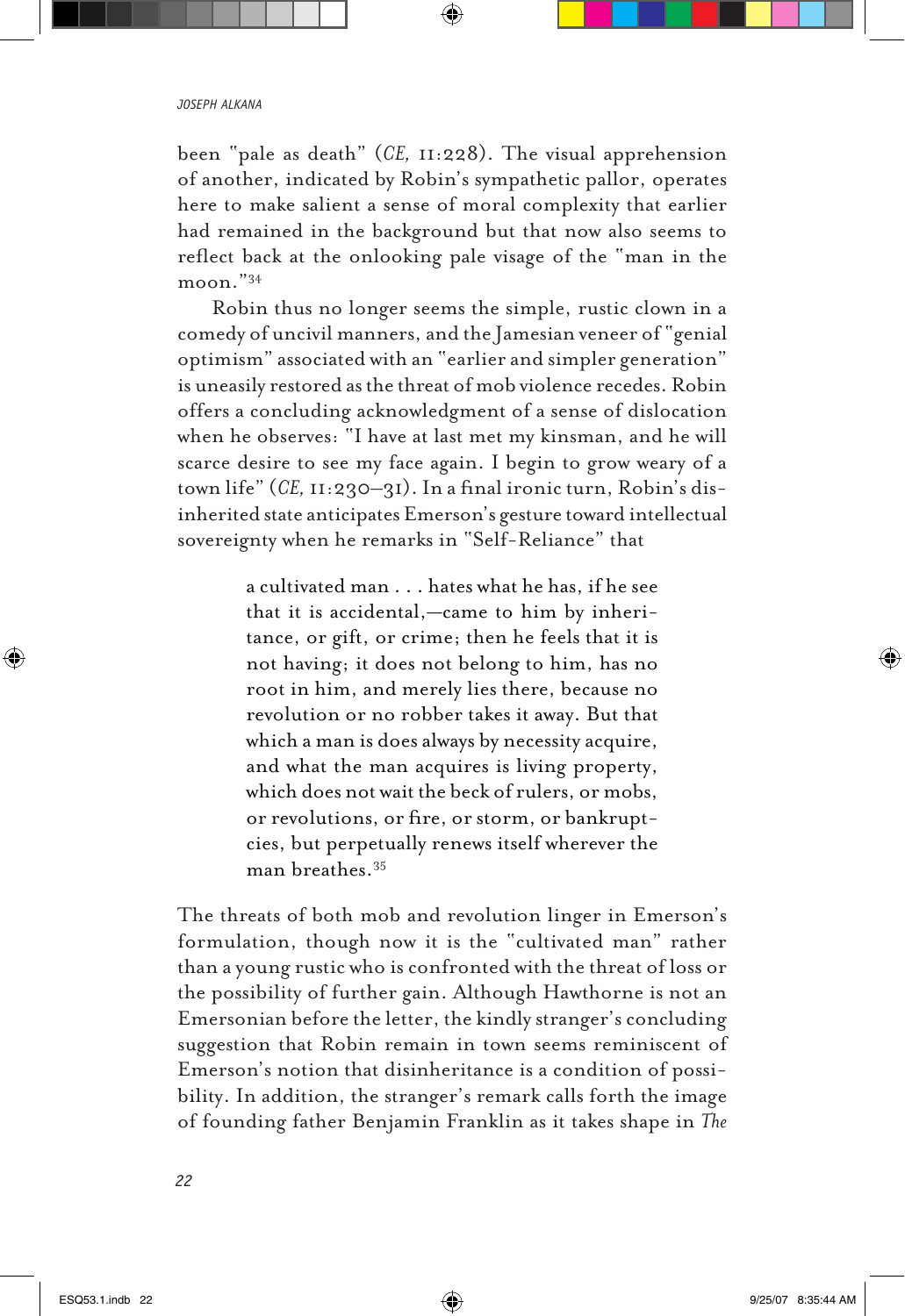*Autobiography*: "As you are a shrewd youth, you may rise in the world, without the help of your kinsman, Major Molineux" (*CE,* 11:231). The pale, traumatized Robin, neither shrewd nor threatening by this point, appears to have a decision before him, whether or not to begin again by pursuing a promise that could prove to be as vaporous as that associated with kinship.

Robin's allegiance to ambition may serve, in either Franklinesque or Emersonian terms, as the basis for a future that safely sets in traditionally American terms an episode linking interpersonal bonds—whether familial or more broadly social—with their failure. These failures are multiple even in terms of family relations, for the disinherited Robin has seen himself participate in his kinsman's degradation while simultaneously giving bodily evidence of sympathetic attachment to Molineux. Perhaps, as the stranger suggests, a shrewd, ambitious youth might develop alternative relationships based on a new, more egalitarian or meritocratic footing than was presumably available under colonial rule. The humiliation of the politically powerful Molineux implies this notion, and the conjoined laughter of Robin with the other spectators further suggests the development of new social sympathies befitting a colonial community preparing to overthrow the established political order. This understanding would be consistent with a compensatory view of a riotous eighteenth-century episode. Alternatively, one might regard the conclusion as a gesture that contains the unsettling narrative of the tale within a larger historical narrative, such as that presented by Hawthorne's more reassuring children's history. Such resolutely political interpretations of "My Kinsman, Major Molineux," however, necessarily rest on an approach to the story that attends strictly to the eighteenth century and the promise of revolution.

But to the contemporaneous reader coming face to face with this story, nineteenth-century anxieties would merge with reverence for the generation of the American Revolution in a manner that resembles Robin's unsettling apprehension of his kinsman. In Robin, Hawthorne gave his readers an unwitting avatar of nineteenth-century disorder who simultaneously acts out his more salient role as misinterpreter of a confusing milieu. It is no surprise that a commentator in Hawthorne's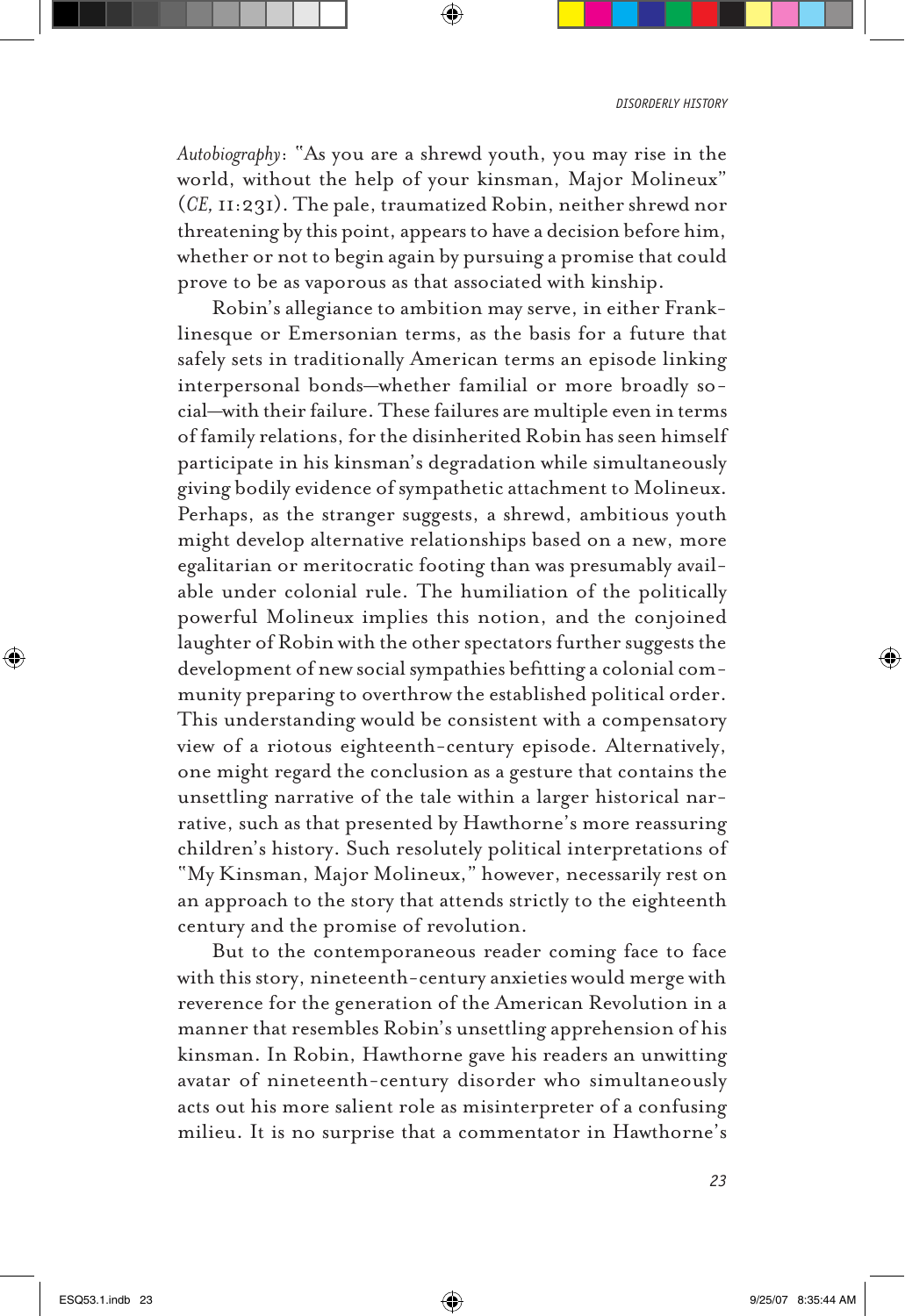own time would dismiss the tale as a failed comedy, for the demands made on witnesses of trauma, even at second hand, arouse considerable resources in defense against such awareness. Hawthorne repeatedly dramatizes this aversive turn, as in Robin's fantasy of his sister hiding her face at the thought of his absence. Robin similarly can maintain his gaze on his tarred and feathered kinsman only momentarily before being consumed by a roar of laughter, which Hawthorne describes as "ill-mannered" when it first arises in the story. In the essay "Manners," Emerson remarks, "Defect in manners is usually the defect of fine perceptions," an observation that defines in contemporary terms Robin's climactic turn away from the pain of sympathetic perception.36 Sympathetic perception is transient in "My Kinsman, Major Molineux," whether it arises in association with the clearing away of a brotherly forest or the confrontation with a disgraced kinsman. Perceptual and civil disorder thus merge within the story, while for the reader what remains is the threat of disorder as a condition that necessarily accompanies the apprehension of history. Decades later, when Henry James creates his novel of "the little metropolis of a New England colony" during Hawthorne's era, he, too, draws together problems of manners and misinterpretation, thus transforming his own earlier historical vision of the simplicity of "the great American state." Fictions of misinterpretation would serve both writers when depicting the difficulty of maintaining perceptual clarity in the face of traumatic knowledge, whether historical or contemporary.

# *University of Miami*

# *Notes*

- 1. Henry James, "Nathaniel Hawthorne," in *Literary Criticism: Essays on Literature, American Writers, English Writers* (New York: Library of America, 1983), 427, 426.
- 2. Henry James, *The Europeans*, in *Novels, 1871–1880* (New York: Library of America, 1983), 886. In an 1877 letter to William Dean Howells,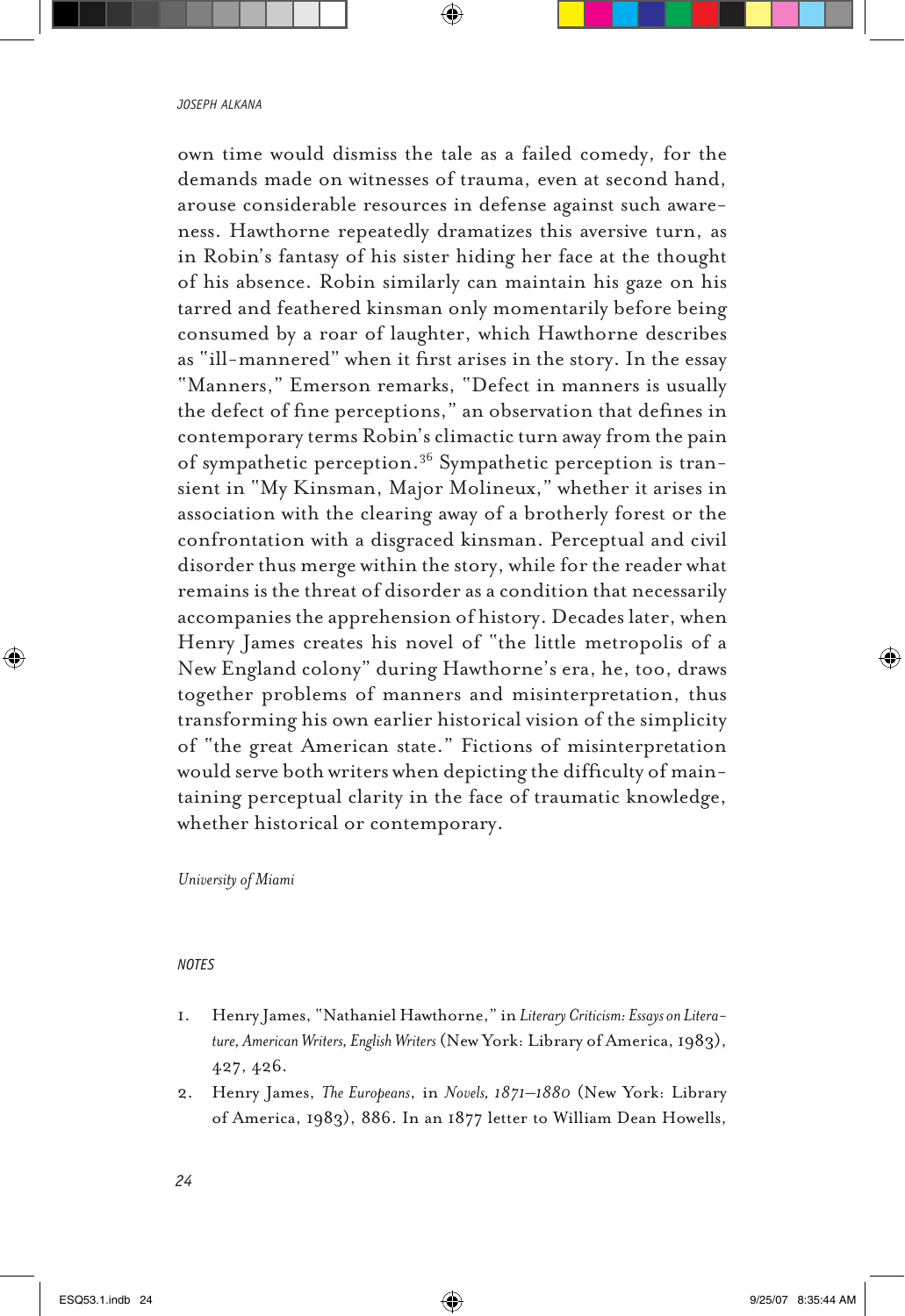James identified "some imaginary locality in New England 1830" with which he planned to "play havoc" as the setting for the novel (*Letters*, ed. Leon Edel, 4 vols. [Cambridge: Harvard Univ. Press, 1974–84], 2:106).

- 3. Nathaniel Hawthorne, "My Kinsman, Major Molineux," in *The Snow– Image, and Uncollected Tales*, vol. 11 of *The Centenary Edition of the Works of Nathaniel Hawthorne*, ed. William Charvat et al., 23 vols. to date (Columbus: Ohio State Univ. Press, 1962–), 209. All references to Hawthorne's writings are to this edition, hereafter cited as *CE,* with volume and page number.
- 4. Michael Colacurcio understands Hawthorne's early fiction as the work of an ironist for whom the pieties of the American Revolution are diminished while moral issues are sharpened; see *The Province of Piety: Moral History in Hawthorne's Early Tales* (1984; repr., Durham: Duke Univ. Press, 1995), 130–53, as well as "'Certain Circumstances': Hawthorne and the Interest of History," in *New Essays on Hawthorne's Major Tales*, ed. Millicent Bell (New York: Cambridge Univ. Press, 1993), 37–66. Others have explored the conflation of psychological and political uncertainty; see Emily Miller Budick, "American Literature's Declaration of In/dependence: Stanley Cavell, Nathaniel Hawthorne, and the Covenant of Consent," in *Summoning: Ideas of the Covenant and Interpretive Theory*, ed. Ellen Spolsky (Albany: State Univ. of New York Press, 1993), 211–27. American providential history frames the study of physical environment in Robert E. Abrams, "Critiquing Colonial American Geography: Hawthorne's Landscape of Bewilderment," *Texas Studies in Literature and Language* 36, no. 4 (1994): 357–79. Also see G. R. Thompson, *The Art of Authorial Presence: Hawthorne's Provincial Tales* (Durham: Duke Univ. Press, 1993), 120–58.
- 5. Even a historicist critic of the story more than half a century ago, Q. D. Leavis, would comment on its dreamlike qualities; see "Hawthorne as Poet," *Sewanee Review* 59 (April 1951): 198–205. Other more bluntly psychological criticism would follow: see, for example, Seymour L. Gross, "Hawthorne's 'My Kinsman, Major Molineux': History as Moral Adventure," *Nineteenth-Century Fiction* 12 (1957): 97–109; also see Frederick Crews's Oedipal interpretation in *The Sins of the Fathers: Hawthorne's Psychological Themes* (1966; repr., Berkeley and Los Angeles: Univ. of California Press, 1989), 72–79. The analogy between Robin's departure from his father's home and the colonial break from English rule creates both rationale and horizon for these earlier discussions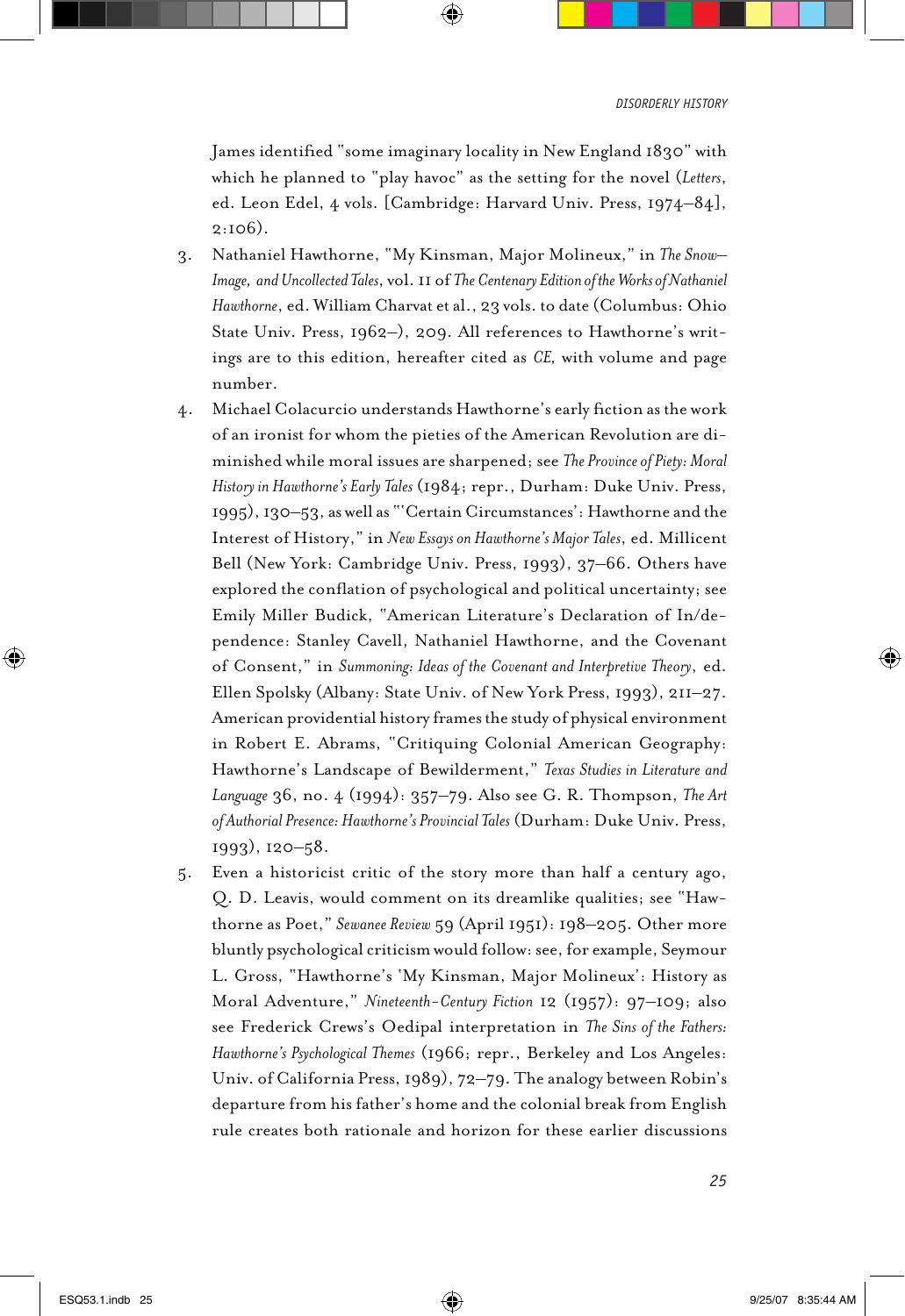of the surreal in the story. David Leverenz updates such readings by regarding Robin in terms of the transition from colonial-era manhood in *Manhood and the American Renaissance* (Ithaca and London: Cornell Univ. Press, 1989), 232–39; also see T. Walter Herbert Jr., "Doing Cultural Work: 'My Kinsman Major Molineux' and the Construction of the Self–Made Man," *Studies in the Novel* 23 (1991): 20–27.

- 6. Hawthorne first alluded to the story in a letter dated 20 December 1829 (*CE,* 15:199–200).The climactic mob scene initially is described by Hawthorne as "not far from a hundred years ago" (*CE,* 11:209), yet anticolonial agitation preceding the American Revolution more properly dates from the middle of the 1750s. Hawthorne's familiarity with this point was noted by early historicist critics, such as Roy Harvey Pearce, "Hawthorne and the Sense of the Past or, the Immortality of Major Molineux," *ELH* 21, no. 4 (1954): 327–49.
- 7. Abraham Lincoln, *Speeches and Writings, 1832–1858*, ed. Don E. Fehrenbacher (New York: Library of America, 1989), 28, 29.
- 8. Thomas Jefferson, *Notes on the State of Virginia*, in *Writings* (New York: Library of America, 1984), 291.
- 9. Lincoln, *Speeches and Writings*, 31; Alexis de Tocqueville, *Democracy in America*, trans. Arthur Goldhammer (New York: Library of America, 2004), 321.
- 10. Paul A. Gilje, *Rioting in America* (Bloomington: Indiana Univ. Press, 1996), 63.
- 11. See Paul A. Gilje, *The Road to Mobocracy: Popular Disorder in New York City, 1763–1834* (Chapel Hill: Univ. of North Carolina Press, 1987), 194–95. Gilje attributes this militancy to the breakdown of artisan republicanism.
- 12. Gary B. Kulik, "Patterns of Resistance to Industrial Capitalism, Pawtucket Village, and the Strike of 1824," in *American Workingclass Culture: Explorations in American Labor and Social History*, ed. Milton Cantor (Westport, CT: Greenwood Press, 1979), 232. Kulik elaborates on the effects of industrialization and its opponents from 1790 to 1830: "[Opposition to the textile mills] derived from a preindustrial culture, democratic traditions, and the villagers' stark awareness of the changes brought by textile industrialism. The history of that opposition, lost for so long, undercuts the Tocquevillian assumption, underlying most of American historiography, that industrial capitalism sank its roots into American soil quickly and without opposition."
- 13. Ronald Schultz, *The Republic of Labor: Philadelphia Artisans and the Politics of Class,*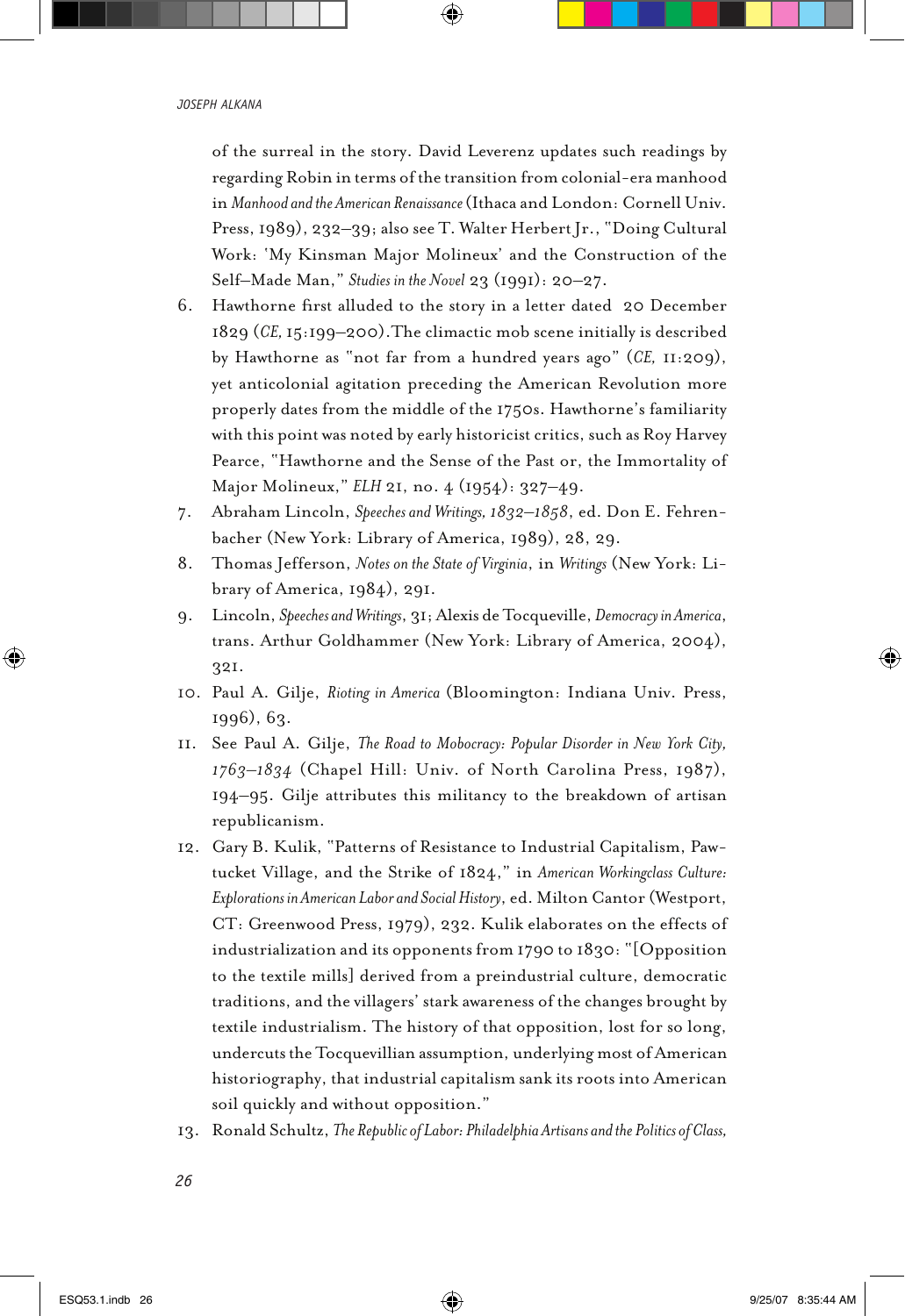*1720–1830* (New York: Oxford Univ. Press, 1993), 221.

- 14. See Gilje, *Rioting in America*, 72. Also see the discussion of unruly working-class traditionalist behaviors in antebellum Philadelphia in Bruce Laurie, *Working People of Philadelphia, 1800–1850* (Philadelphia: Temple Univ. Press, 1980), 53–66.
- 15. *New York Gazette*, 3 January 1828; quoted in Paul A. Gilje and Howard B. Rock, *Keepers of the Revolution: New Yorkers at Work in the Early Republic* (Ithaca: Cornell Univ. Press, 1992), 63.
- 16. See Gilje, *Road to Mobocracy*, 253–60.
- 17. Jonathan Prude, *The Coming of Industrial Order: Town and Factory Life in Rural Massachusetts, 1810–1860* (New York: Cambridge Univ. Press, 1983), 23. Prude describes population shifts while also analyzing the increasing autonomy of rural youth. On the decline of household industries and the migration of the rural population to the cities, also see Thomas C. Cochran, *Frontiers of Change: Early Industrialism in America* (New York: Oxford Univ. Press, 1981), 87–89. The transformation of rural antebellum families and the shift away from patriarchal authority are detailed by Mary P. Ryan in *Cradle of the Middle Class: The Family in Oneida County, New York, 1790–1865* (New York: Cambridge Univ. Press, 1981). Also see Mary Blewett, *Men, Women, and Work: Class, Gender, and Protest in the New England Shoe Industry, 1780–1910* (Urbana: Univ. of Illinois Press, 1990); and Charles Sellers, *The Market Revolution: Jacksonian America, 1815–1846* (New York: Oxford Univ. Press, 1991), 17–52. The history of the Lowell mills is the focus of Brian C. Mitchell, *The Paddy Camps: The Irish of Lowell, 1821–61* (Urbana: Univ. of Illinois Press, 1988). The early Lowell mill owners offered the paternalistic rationale that mill work would have a positive moral influence on young rural women no longer constrained by family authority; see Thomas Dublin, *Women at Work: The Transformation of Work and Community in Lowell, Massachusetts,* 1826–1860 (New York: Columbia Univ. Press, 1979).
- 18. For a general treatment of primogeniture and entail in New England and elsewhere, see Lawrence Friedman, *A History of American Law*, 2<sup>nd</sup> ed. (New York: Simon and Schuster, 1985). Friedman observes that even in the South the practice, never common, had disappeared by 1800 (234). Also see Ryan, *Cradle of the Middle Class*, 28–30, on inheritance patterns. On seventeenth-century legislation, see William E. Nelson, *Americanization of the Common Law: The Impact of Legal Change on Massachusetts Society, 1760–1830* (Cambridge: Harvard Univ. Press, 1975), 48. As one historian of colonial era Massachusetts law has commented, "The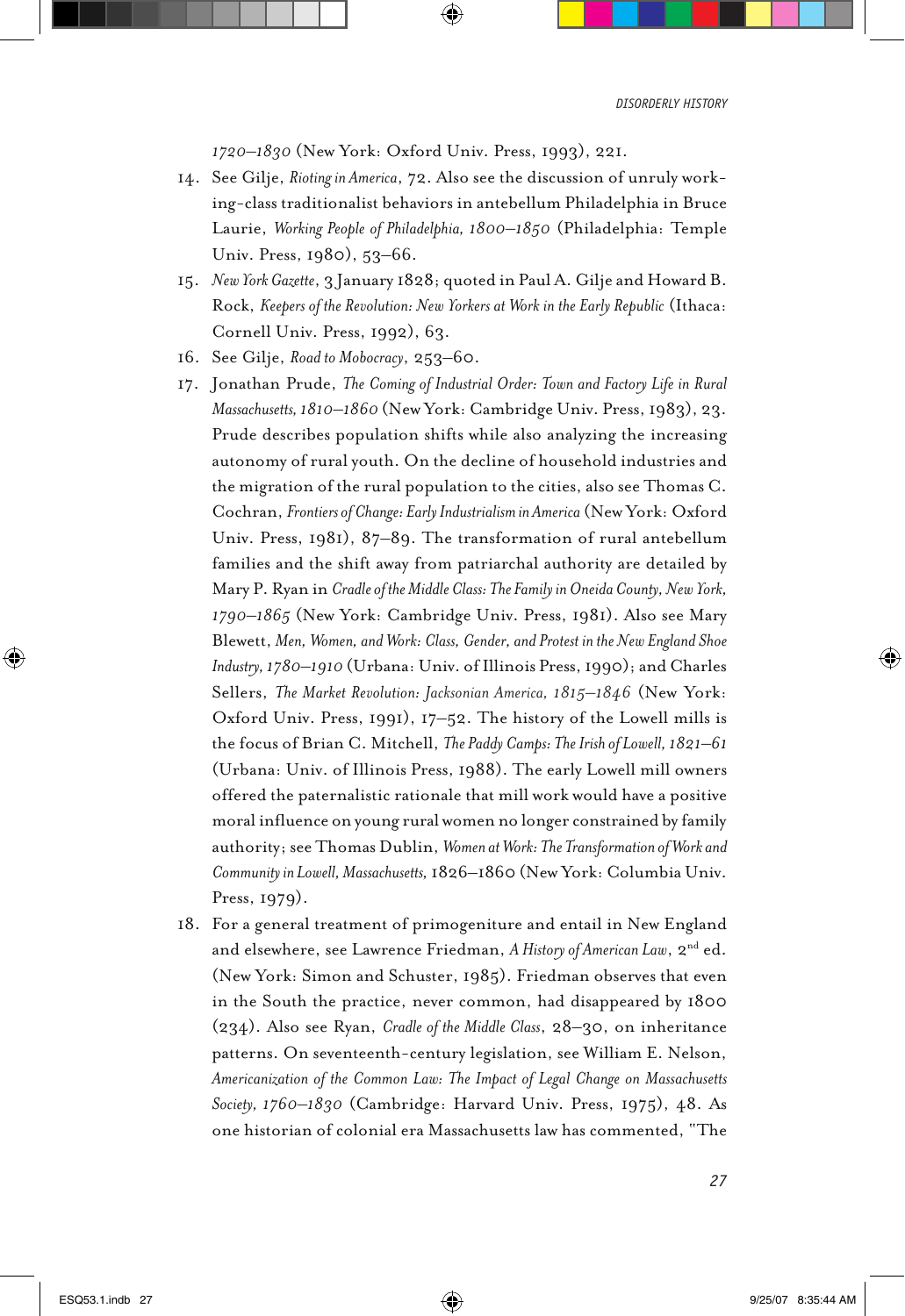substitution of divisible inheritance of real property for the English rule of primogeniture was undoubtedly attributable in part to a recognition of the needs of younger children" (George Lee Haskins, *Law and Authority in Early Massachusetts: Study in Tradition and Design* [1960; repr., Hamden, CT: Archon, 1968], 116). On nineteenth-century legislative and court activities, see Sellers, *Market Revolution*, 52.

- 19. Catherine Maria Sedgwick, *Clarence; or, A Tale of Our Own Times*, 2nd ed. (1830; New York: G. P. Putnam, 1849), 171.
- 20. Sedgwick, *Clarence*, 171.
- 21. Moral philosophers such as Francis Hutcheson, Thomas Brown, and Adam Smith, as well as the American psychologist Thomas C. Upham, developed ideas about social cohesion and the importance of family with which Hawthorne was familiar; see Joseph Alkana, *The Social Self: Hawthorne, Howells, William James, and Nineteenth-Century Psychology* (Univ. Press of Kentucky, 1997), 48–55.
- 22. Evert A. Duycinck, quoted in *Nathaniel Hawthorne: The Critical Heritage*, ed. J. Donald Crowley (1970; repr., New York: Routledge, 1997), 238.
- 23. Joel Hawes, *Lectures to Young Men, on the Formation of Character, &c.: Originally Addressed to the Young Men of Hartford and New Haven, and Published at Their United Request . . . ,* 11th ed. (1828; Hartford: Belknap and Hamersley, 1837), 33.
- 24. *The Letters of Philip Dormer Stanhope, Earl of Chesterfield*, ed. Lord Mahon (Philadelphia: J. B. Lippincott, 1892), 1:49; emphasis added. Chesterfield's letters to his son had been reprinted in New York as early as 1775, and they underwent numerous editions in the United States during the late eighteenth and early nineteenth centuries.
- 25. Chesterfield, *Letters*, 1:222. Almost two decades later Hawthorne would return to troublesome indications of laughter in "Ethan Brand": "Laughter, when out of place, mistimed, or bursting forth from a disordered state of feeling, may be the most terrible modulation of the human voice" (*CE,* 11:87).
- 26. As Benjamin H. Irvin observes, "even when tar was applied cool, it made for a painful experience" ("Tar, Feathers, and the Enemies of American Liberties, 1768–1776," *New England Quarterly* 76 [2003]: 204). While discussing how anticolonial agitators used tarring and feathering to intimidate opponents, Irvin also tells the ironic story of one William Molineux, a Son of Liberty, who was himself threatened by those siding with Boston merchants wishing to maintain commerce with the British.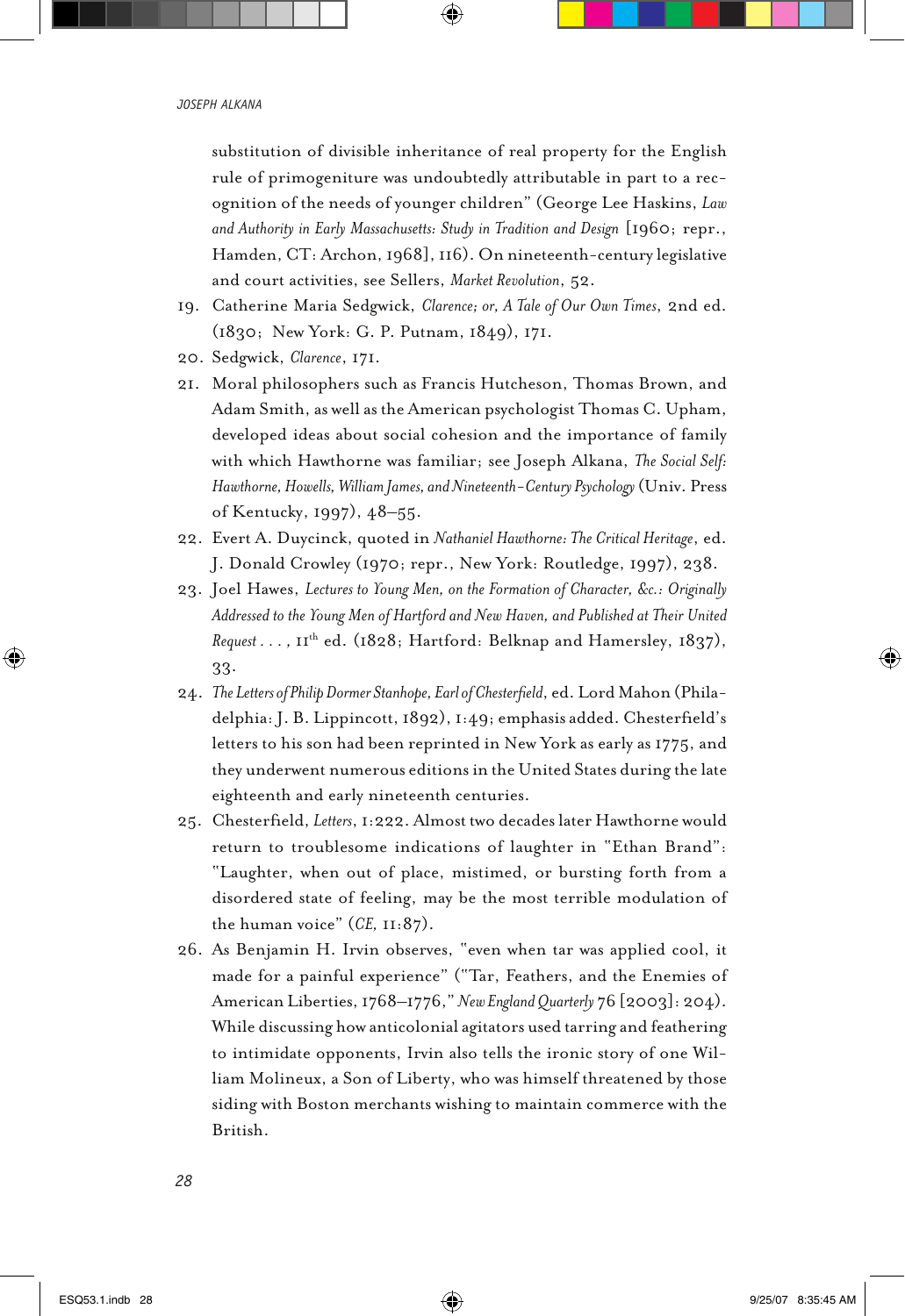- 27. On the association between the moonlight and social instability, see Peter J. Bellis, *Writing Revolution: Aesthetics and Politics in Hawthorne, Whitman, and Thoreau* (Athens: Univ. of Georgia Press, 2003), 20.
- 28. George Meredith, "An Essay on Comedy," in *Comedy*, ed. Wylie Sypher (Garden City, NY: Doubleday, 1956), 51–52. The dangerously contagious nature of laughter also emerges in *The Blithedale Romance* when Miles Coverdale interacts with the suspicious Professor Westervelt: "The fantasy of his spectral character so wrought upon me, together with the contagion of his strange mirth on my sympathies, that I soon began to laugh as loudly as himself" (*CE,* 3:95).
- 29. For example, Hawes's *Lectures to Young Men* offers as its publication date "the fifty-third year of the Independence of the United States of America." Along similar lines, such publications of that era as the *Farmer's Almanack* and the *American Annual Register* referred to "year[s] of American Independence" in their publication information.
- 30. Gilje and Rock, *Keepers of the Revolution*, 103. This topic is treated in Sean Wilentz, *Chants Democratic: New York City and the Rise of the American Working Class, 1788–1850* (New York: Oxford Univ. Press, 1984), 61–103; also see Gilje, *Road to Mobocracy*, 177–78.
- 31. For a discussion of Hawthorne's fear of revolution, see Larry J. Reynolds, *European Revolutions and the American Literary Renaissance* (New Haven: Yale Univ. Press, 1988), 79–96.
- 32. Hawthorne's attitudes toward the political power of the crowd include fear; as with the Puritan populace's changed opinion of Hester Prynne, however, he creates a multifaceted perspective in *The House of the Seven Gables* after Clifford observes a loud "political procession": "The spectator feels it to be a fool's play, when he can distinguish the tedious common-place of each man's visage, with the perspiration and weary self-importance on it. . . . In order to become majestic, it should be viewed from some vantage-point . . . for then, by its remoteness, it melts all the petty personalities, of which it is made up, into one broad mass of existence—one great life—one collected body of mankind, with a vast, homogeneous spirit animating it" (*CE,* 2:165). Yet the narrative also warns against the procession's allure to "an impressible person" who might "hardly be restrained from plunging into the surging stream of human sympathies." The crowd is thus simultaneously attractive and horrifying in its ability to engulf a person, and Clifford's response reflects both perceptions. On Hawthorne's multifaceted representations of character, see Larry J. Reynolds, "The Challenge of Cultural